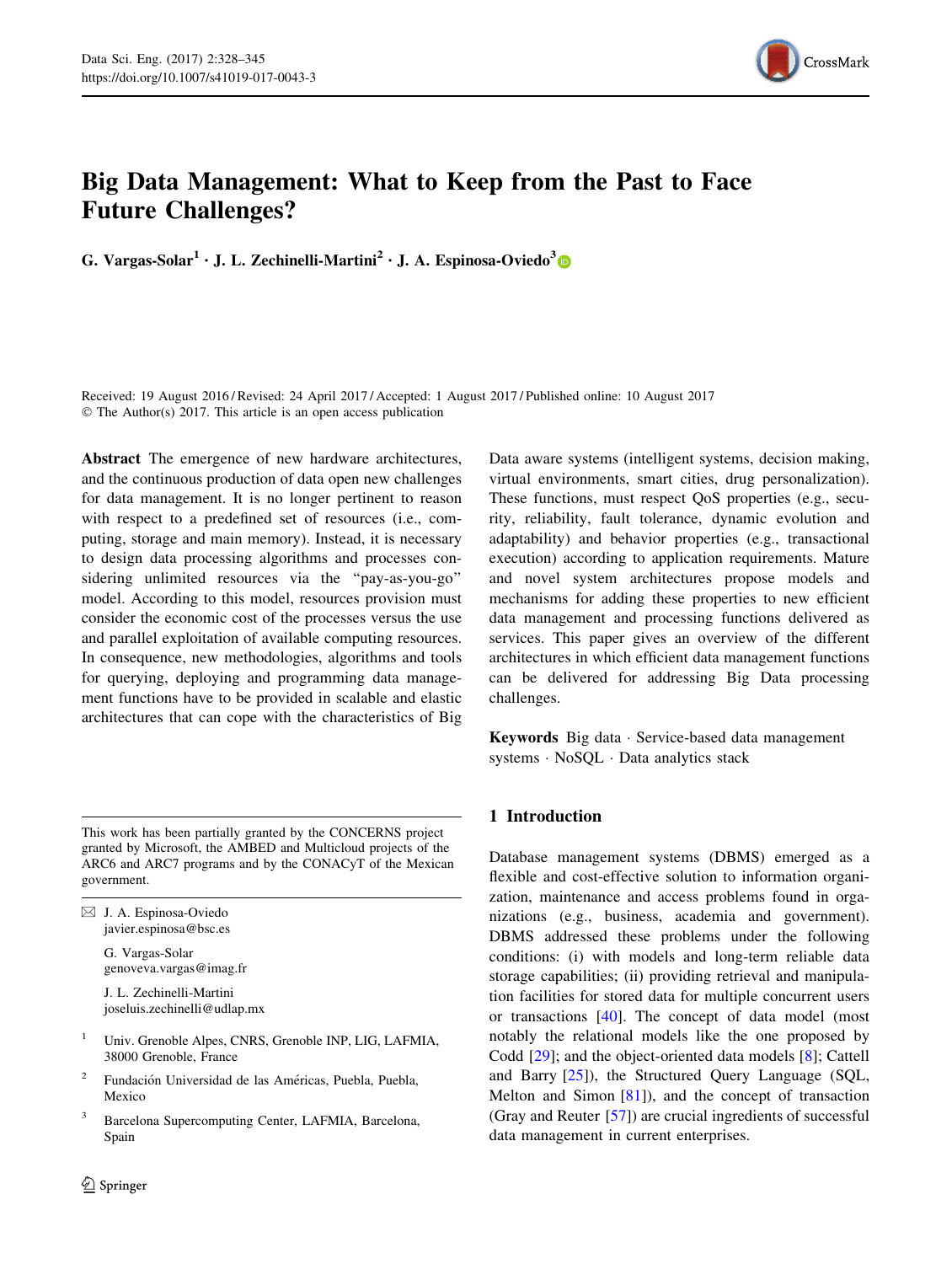

Fig. 1 Historical outline of DBMS [\[1\]](#page-14-0)

Today, the data management market is dominated by major object-relational database management systems (OR-DBMS) like Oracle,  $1 \text{ DB} 2$ ,  $2 \text{ or } \text{SQLServer}$ . These systems arose from decades of corporate and academic research pioneered by the creators of System R [[6\]](#page-14-0) and Ingres [[97\]](#page-17-0).

Since their emergence, innovations and extensions have been proposed to enhance DBMS in power, usability, and spectrum of applications (see Fig. 1).

The introduction of the relational model [[29\]](#page-15-0), prevalent today, addressed the shortcomings of earlier data models. Subsequent data models, in turn, were relegated or became complementary to the relational model. Further developments focused on transaction processing and on extending DBMS to support new types of data (e.g., spatial, multimedia, etc.), data analysis techniques and systems (e.g., data warehouses, OLAP systems, data mining). The evolution of data models and the consolidation of distributed systems made it possible to develop mediation infrastructures [\[109](#page-17-0)] that enable transparent access to multiple data sources through querying, navigation and management facilities. Examples of such systems are multi-databases, data warehouses, Web portals deployed on Internet/Intranets, polyglot persistence solutions [\[78](#page-16-0)]. Common issues tackled by such systems are (i) how to handle diversity of data representations and semantics? (ii) how to provide a global view of the structure of the information system while respecting access and management constraints? (iii) how to ensure data quality (i.e., freshness, consistency, completeness, correctness)?

Besides, the Web of data has led to Web-based DBMS and XML data management systems serving as pivot models for integrating data and documents (e.g., active XML). The emergence of the Web marked a turning point, since the attention turned to vast amounts of new data



Fig. 2 Shifts in the use of the Web [\[79\]](#page-16-0)

outside of the control of a single DBMS. This resulted in an increased use of data integration techniques and exchange data formats such as XML. However, despite its recent development, the Web itself has experienced significant evolution, resulting in a feedback loop between database and Web technologies, whereby both depart from their traditional dwellings into new application domains.

Figure 2 depicts the major shifts in the use of the Web. A first phase saw the Web as a mean to facilitate communication between people, in the spirit of traditional media and mainly through email. Afterward, the WWW made available vast amounts of information in the form of HTML documents, which can be regarded as people-tomachines communication. Advances in mobile communication technologies extended this notion to mobile devices and a much larger number of users, the emergence of IoT environments increases the number of data producers to thousands of devices. A more recent trend exemplified by Web Services, and later Semantic Web Services, as well as Cloud computing, $\frac{4}{3}$  consists of machine-to-machine communication. Thus, the Web has also become a platform for applications and a plethora of devices to interoperate, share data and resources.

Most recent milestones in data management (cf. Fig. 1) have addressed data streams leading to data stream management systems (DSMS). Besides, mobile data providers and consumers have also led to data management systems dealing with mobile queries and mobile objects. Finally, the last 7 years concern challenges introduced by the XXL phenomenon including the volume of data to be managed (i.e., Big Data volume) that makes research turn back the eyes toward DBMS architectures (cloud, in-memory, GPU DBMSs), data collection construction<sup>5</sup> and parallel data

<sup>1</sup> [http://www.oracle.com.](http://www.oracle.com)

<sup>2</sup> <http://www-01.ibm.com/software/data/db2/>.

<sup>3</sup> <http://www.microsoft.com/sqlserver/2008/en/us/>.

<sup>4</sup> Cloud computing enables on-demand network access to computing resources managed by external parties.

<sup>5</sup> See [http://www.datascienceinstitute.org.](http://www.datascienceinstitute.org)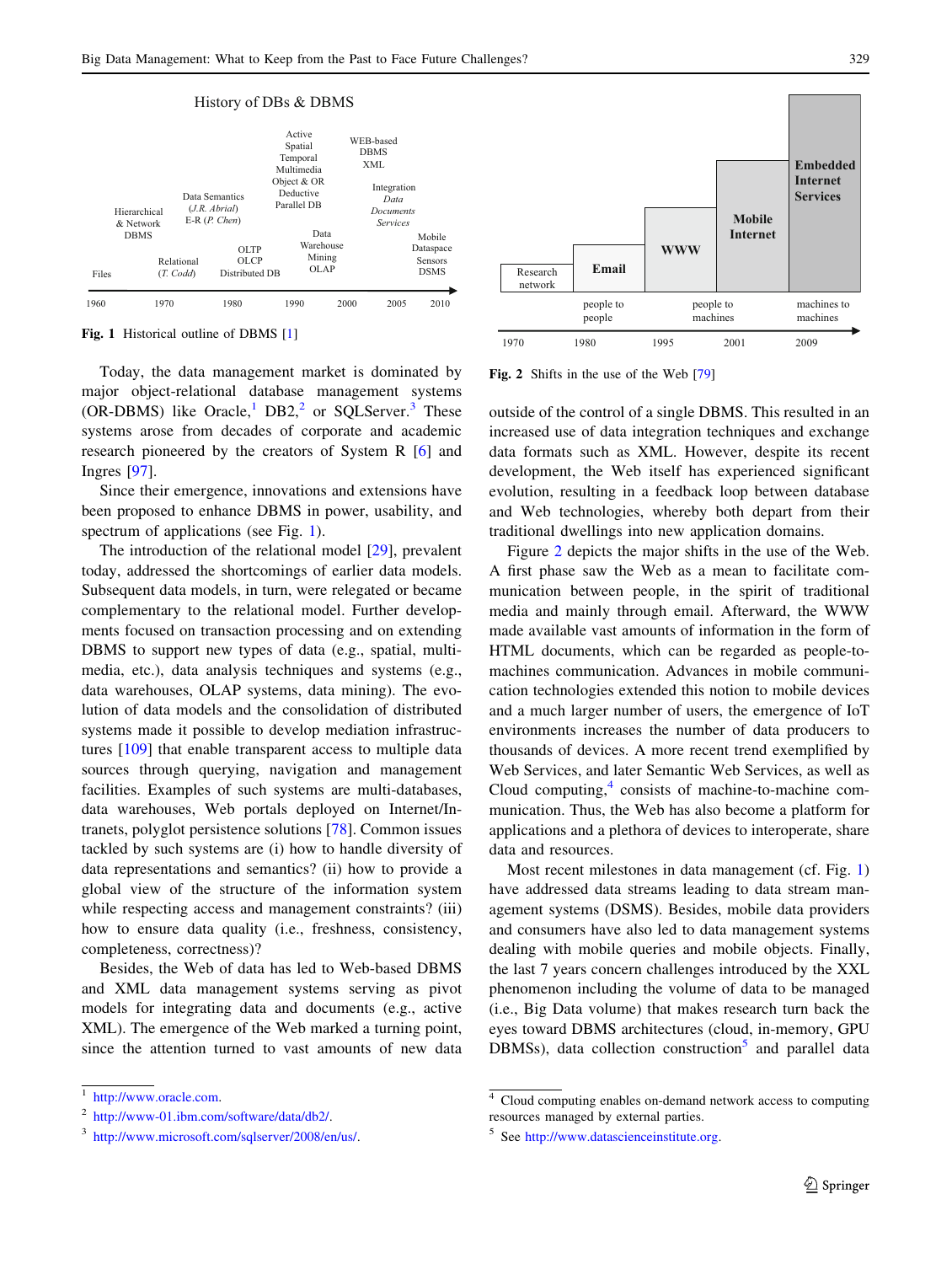processing. In this context, it seems that Big Data processing must profit from available computing resources by applying parallel execution models, thereby achieving results in ''acceptable'' times.

Relational queries are ideally suited to parallel execution because they consist of uniform operations applied to uniform streams of data. Each operator produces a new relation, so the operators can be composed into highly parallel dataflow graphs. By streaming the output of one operator into the input of another operator, the two operators can work in series giving pipelined parallelism [\[39](#page-15-0)]. By partitioning the input data among multiple processors and memories, an operator can often be split into many independent operators, each working on a part of the data. This partitioned data and execution leads to partitioned parallelism that can exploit available computing resources.

In this context, we can identify three major aspects that involve database and Web technologies, and that are crucial for satisfying the new information access requirements of users: (i) a large number of heterogeneous data sources accessible via standardized interfaces, which we refer to as data services (e.g., Facebook, Twitter); (ii) computational resources supported by various platforms that are also publicly available through standardized interfaces, which we call computation services (e.g., hash Amazon E3C service); (iii) mobile devices that can both generate data and be used to process and display data on behalf of the user.

The new DBMS aims at fulfilling ambient applications requirements, data curation and warehousing, scientific applications, on-line games, among others [\[67](#page-16-0)]. Therefore, future DBMS must address the following data management issues:

- Data persistence for managing distributed storage spaces delivered by different providers (e.g., dropbox, onedrive, and googledrive); efficiently and continuously ensuring data availability using data sharing and duplication; ensuring data usability and their migration into new hardware storage supports.
- Efficient and continuous querying, and mining of data flows. These are complex processes requiring huge amounts of computing resources. They must be designed,<sup>6</sup> implemented and deployed on well adapted architectures such as the grid, the cloud but also sensor networks, mobile devices with different physic capacities (i.e., computing and storage capacity).
- Querying services that can implement evaluation strategies able to:
	- (i) process continuous and one-shot queries that include spatiotemporal elements and nomad sources;

2 Springer

- (ii) deal with exhaustive, partial and approximate answers;
- (iii) use execution models that consider accessing services as data providers and that include as a source the wisdom of the crowd;
- (iv) integrate ''cross-layer'' optimization that includes the network and the enabling infrastructure as part of the evaluation process, and that can use dynamic cost models based on execution, economic, and energy costs.

The DBMS of the future must also enable the execution of algorithms and of complex processes (scientific experiments) that use huge data collections (e.g., multimedia documents, complex graphs with thousands of nodes). This calls for a thorough revision of the hypotheses underlying the algorithms, protocols and architectures developed for classic data management approaches [[31](#page-15-0)]. In the following sections we discuss some of these issues focusing mainly on the way data management services of different granularities are delivered by different DBMS architectures. Section 2 analyses DBMS architectures evolution, from monolithic to customizable systems. Section [3](#page-8-0) discusses how scalability and extensibility properties can have associated implications on systems performance. Section [4](#page-11-0) presents important issues and challenges concerning management systems through the description of Big Data stacks, Big Data management systems, environments and data cloud services. Section [5](#page-13-0) discusses open issues on DBMS architectures and how they deliver their functions for fulfilling application requirements. Section [6](#page-14-0) describes some perspectives.

# 2 From Monolithic to Customizable DBMS Architectures

Different kinds of architectures serve different purposes. The ANSI/SPARC [\[1](#page-14-0)] architecture (Fig. [3](#page-3-0)) that characterizes classic database management systems (relational, object oriented, XML) deployed on client-server architectures has evolved in parallel to the advances resulting from new application requirements, data volumes, and data models. The 3-level-schema architecture reflects the different levels of abstraction of data in a database system distinguishing: (i) the external schemata that users work with, (ii) the internal integrated schema of the entire database; (iii) the physical schema determining the storage and the organization of databases on secondary storage.

The structure of a monolithic DBMS shown in Fig. [4](#page-3-0) shows three key components of the system: the storage manager, the transaction manager, and the schema

 $\overline{6}$  See MapReduce models for implementing relational operators [[2](#page-14-0)]. manager.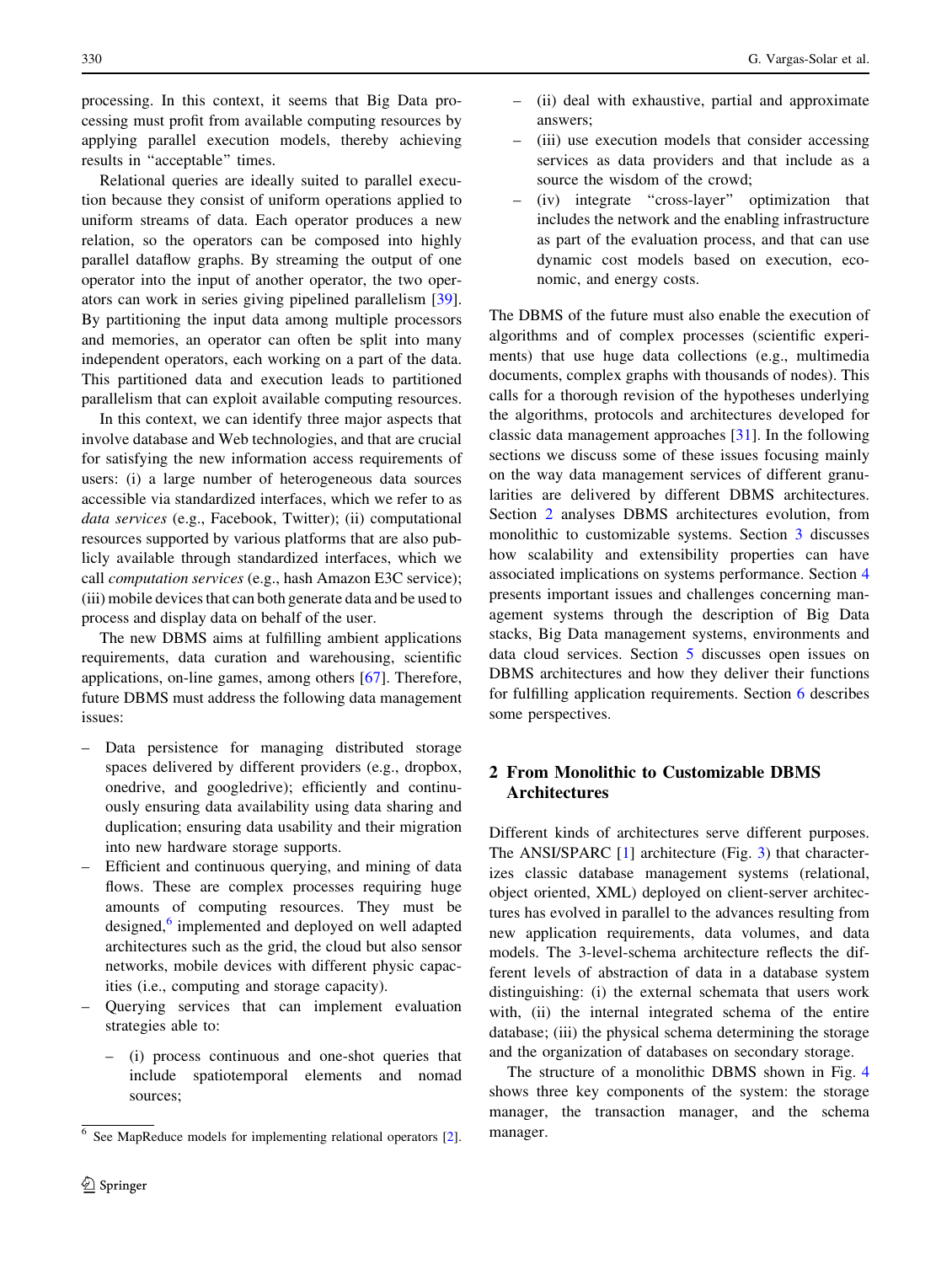<span id="page-3-0"></span>

Fig. 3 ANSI-SPARC DBMS architecture



Fig. 4 Classic DBMS functions [\[40\]](#page-15-0)

The evolution of devices with different physical capacities (i.e., storage, computing, memory), and systems requiring data management functions started to show that adding more and more functions to monolithic DBMS does not work. Instead, it seems attractive to consider the alternative of extending DBMS allowing functionality to be added or replaced in a modular manner, as needed.

While such a closely woven implementation provides good performance/efficiency, customization is an expensive and difficult task because of the dependencies among the different components. For example, changing the indexing or clustering technique employed by the storage manager, changing the instance adaptation approach employed by the schema manager or the transaction model can have a large ripple effect on the whole system [[40\]](#page-15-0).

During the last twenty years, in order to better match the evolution of user and application needs, many extensions have been proposed to enhance the DBMS functions. In order to meet all new requirements, DBMS were extended to include new functionalities. Extensible and personalizable database systems [\[22](#page-15-0)] were an attempt to ease the construction of DBMS by exploiting software reusability [\[51](#page-16-0)], and proposing a general core that can be customized or extended, or even used to generate some DBMS parts. Trade-offs between modularity and efficiency, granularity of services, and the number of inter-service relationships result in DBMS designs which lack customizability.<sup>7</sup> A study of the standard task-oriented architecture of DBMS can be useful to determine their viability in new environments and for new applications. The following paragraphs give an overview of the main elements for showing how DBMS have and should evolve in order to address the scalability and performance requirements for data management.

#### 2.1 Classic Functional Architecture

The classic DBMS architecture consists of a number of layers [[36,](#page-15-0) [63](#page-16-0), [64\]](#page-16-0) each supporting a set of data types and operations at its interface. It consists of several components (modules or managers of concrete or abstract resources). The data types and operations defined for the modules of one layer are implemented using the concepts (data types and operations) of the next-lower level. Therefore, the layered architecture can also be considered as a stack of abstract machines. The layered architecture model as introduced by Härder and Reuter (1983) is composed of five layers described in [[40\]](#page-15-0):

- 1. The uppermost layer supports logical data structures such as relations, tuples, and views. Typical tasks of this layer include query processing and optimization, access control, and integrity enforcement.
- 2. The next layer implements a record-oriented interface. Typical entities are records and sets<sup>8</sup> as well as logical access paths. Typical components are the data dictionary, transaction management, and cursor management.
- 3. The middle layer manages storage structures (internal records), physical access paths, locking, logging, and recovery. Therefore, relevant modules include the record manager, physical access path managers (e.g., a hash table manager), and modules for lock management, logging, and recovery.
- 4. The next layer implements (page) buffer management and implements the page replacement strategy. Typical entities are pages and segments.
- 5. The lowest layer implements the management of secondary storage (i.e., maps segments, and pages to blocks and files).

Due to performance considerations, no concrete DBMS has fully obeyed the layered architecture [\[40](#page-15-0)]. Note that

 $\frac{7}{7}$  "Although a task-oriented architecture is much more suitable for reasoning about extensibility and DBMS construction, reference architectures rarely exist (with the straw-man architecture developed by the Computer Corporation of America, CCA 1982, as a notable exception)'' [\[40\]](#page-15-0).

<sup>&</sup>lt;sup>8</sup> As found in the Committee on Data Systems Languages, CODASYL data model.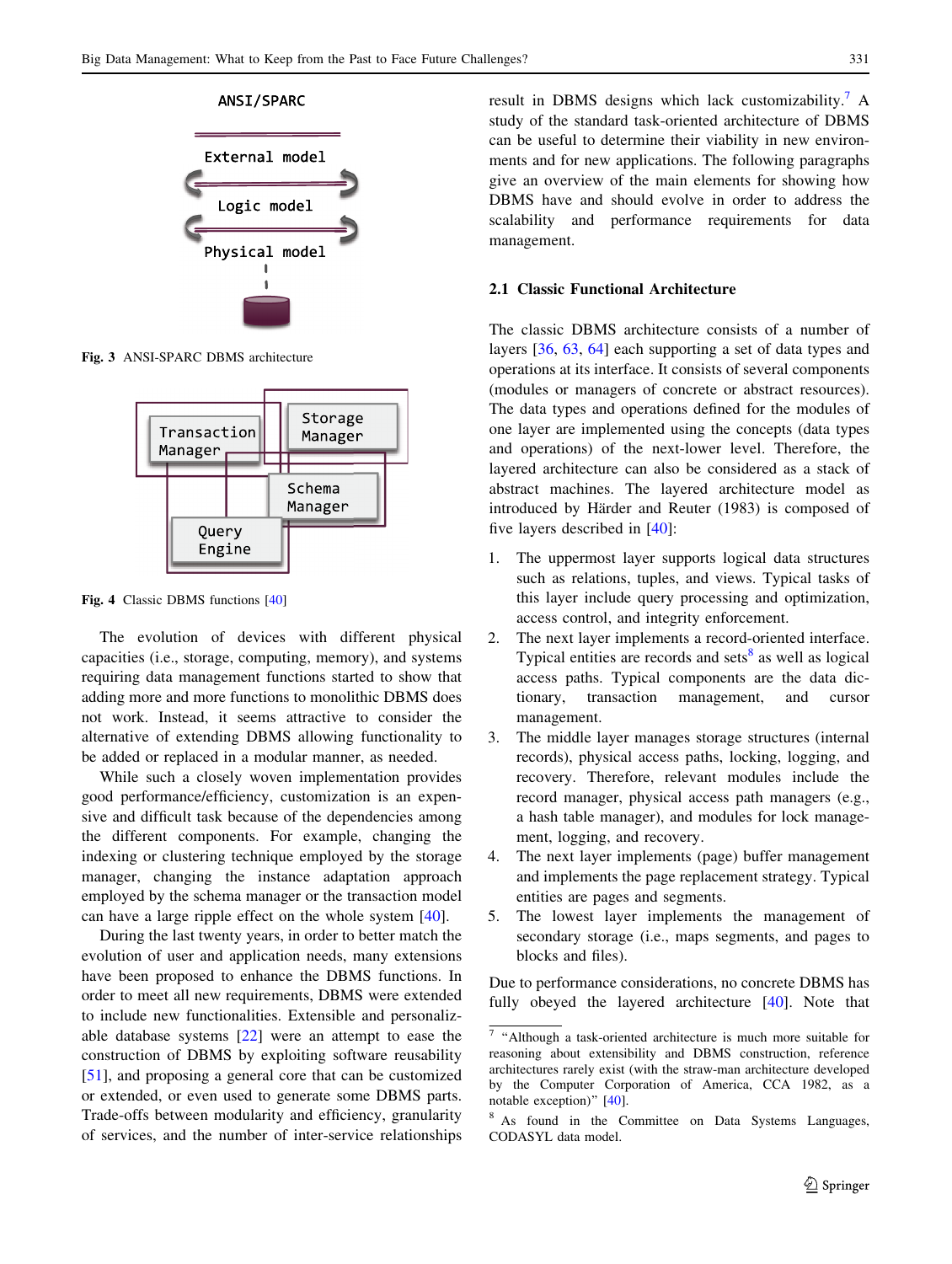different layered architectures and different numbers of layers are proposed, depending on the desired interfaces at the top layer. If, for instance, only a set-oriented interface is needed, it is useful to merge the upper two layers. In practice, most DBMS architectures have been influenced by System R  $[6]$  $[6]$ , which consists of two layers:

- The relational data system (RDS), providing the relational data interface (RDI). It implements SQL (including query optimization, access control, triggers, etc.);
- The relational storage system (RSS), supporting the relational storage interface (RSI). It provides access to single tuples of base relations at its interface.

Layered architectures [[64](#page-16-0)] were designed to address customizability, but they provide partial solutions at a coarse granularity. In the layered architecture proposed by [\[64\]](#page-16-0), for example, the concurrency control components are spread across two different layers. Customization of the lock management or recovery mechanisms (residing in the lower layer) have a knock-on effect on the transaction management component (residing in the higher layer) [\[40\]](#page-15-0).

As we will discuss in the next sections, layered architectures are used by existing DBMS, and they remain used despite the different generations of these systems. In each generation, layers and modules were implemented according to different paradigms (e.g., object, component, and service oriented) changing their granularity and the transparency degree adopted for encapsulating the functions implemented by each layer.

## 2.2 OODBMS: Relaxing Data Management and Program Independence

The first evolution of DBMS is when the object-oriented (OO) paradigm emerged, and the logic and physical levels started to approach for providing efficient ways of dealing with persistent objects. Together with the OO paradigm emergence, it was possible to develop applications requiring databases that could handle very complex data, that could evolve gracefully, and that could provide the high-performance dictated by interactive systems. Database applications could be programmed with an OO language, and then object persistence was managed by an Object-Oriented DBMS (OODBMS). The OODBMS manifesto [[8\]](#page-15-0) stated that persistence should be orthogonal, i.e., each object, independent of its type, is allowed to become persistent as such (i.e., without explicit translation). Persistence should also be implicit: the user should not have to explicitly move or copy data to make it persistent. This implied also that transparency was enforced regarding secondary storage management (index

management, data clustering, data buffering, access path selection and query optimization).

Extensible database systems [\[22](#page-15-0)] allowed new parts such as abstract data types or index structures to be added to the system. Enhancing DBMS with new Abstract Data Type (ADT) or index structures was pioneered in the Ingres/Postgres systems [[77,](#page-16-0) [99,](#page-17-0) [100\]](#page-17-0). Ingres supports the definition of new ADTs, including operators. References to other tuples can be expressed through queries (i.e., the data type postquel), but otherwise ADTs, and their associated relations, still had to be in first normal form. This restriction was relaxed in systems that have a more powerful type system (e.g., an OO data model) [[10,](#page-15-0) [35](#page-15-0), [41](#page-15-0), [74,](#page-16-0) [93](#page-16-0)]. Another area in which extensions have been extensively considered are index structures. In Ingres/Postgres, existing indexes (such as B-trees) can be extended to also support new types (or support existing types in a better way). To extend an index mechanism, new implementations of typespecific operators of indexes have to be provided by the user. In this way, existing index structures were tailored to fit new purposes, and thus have been called extended secondary indexes (see DB2 UDB object-relational DBMS).<sup>9</sup>

This evolution responded to the need of providing flexibility to the logic level adapting the physical level in consequence. The idea was to approach the three levels by offering ad hoc query facilities, and let applications define the way they could navigate the objects collections, for instance, a graphical browser could be sufficient to fulfill this functionality [[8\]](#page-15-0). This facility could be supported by the data manipulation language or a subset of it.

As the architecture of the DBMS evolved according to the emergence of new programming paradigms like components and services, and to ''new'' data models like documents (XML), the frontiers among the three levels started to be thiner, and transparency concerning persistence and transaction management was less important. Component-oriented middleware started to provide persistence services and transaction monitors as services that required programmers to configure and integrate these properties within the applications. Data and program independence was broken but the ad hoc configuration of data management components or services seemed to be easier to configure since it was more efficient to personalize functions according to application needs.

# 2.3 Component-Oriented DBMS: Personalizing Data Management

Component aware [\[43](#page-15-0), [47,](#page-15-0) [72](#page-16-0), [84](#page-16-0), [85,](#page-16-0) [88](#page-16-0), [102\]](#page-17-0) was a paradigm to address reusability, separation of concerns (i.e., separation of functional from non-functional

<sup>9</sup> <http://www-01.ibm.com/software/data/db2/>.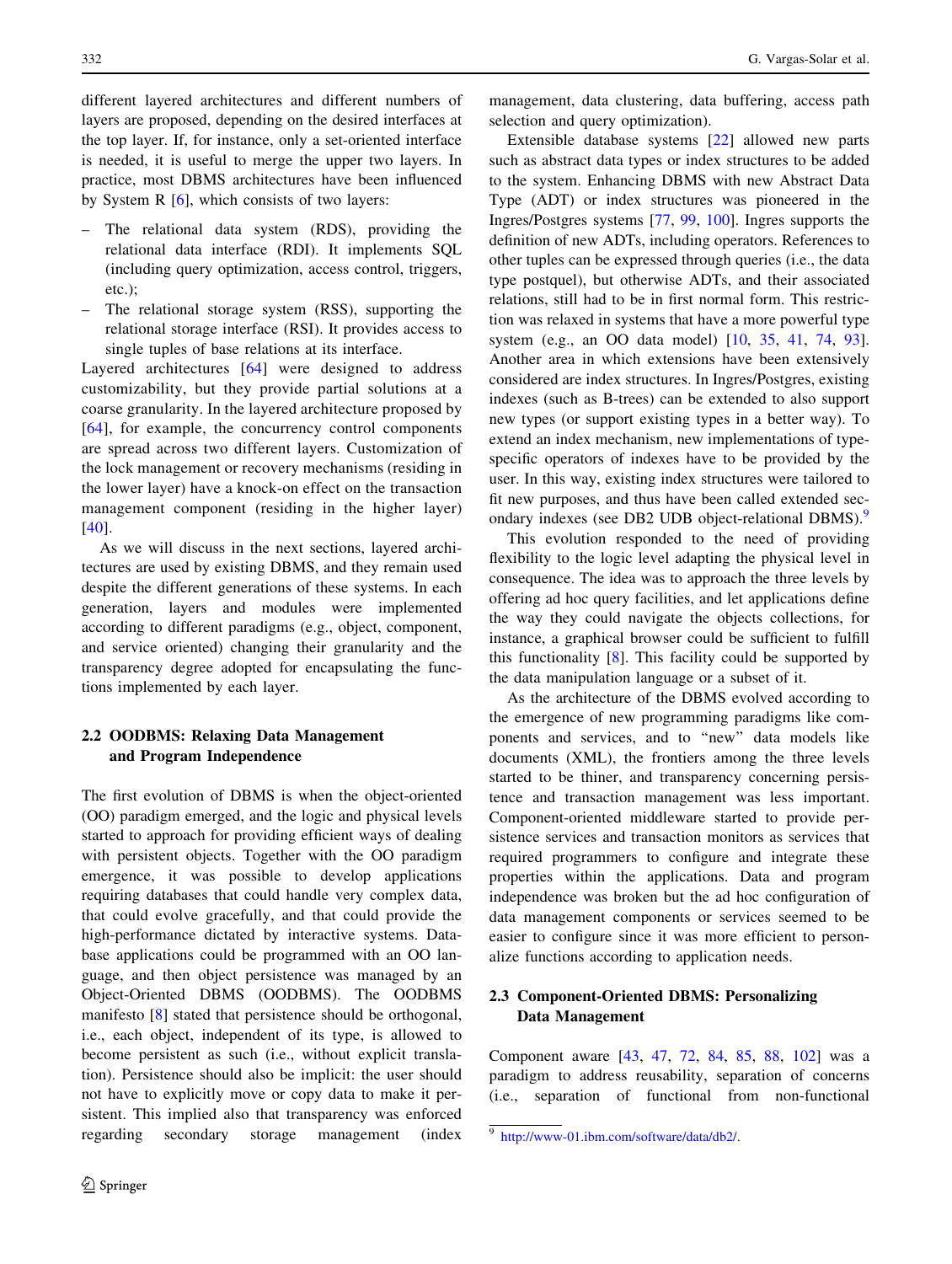

Fig. 5 Component DBMS [\[40\]](#page-15-0)

concerns) and ease of construction. $10$  Component-based systems are built by putting components together to form new software systems. Systems constructed by composition can be modified or extended by replacing or adding new components (Fig. 5).

Approaches to extend and customize DBMS adopted the component-oriented paradigm for designing at least the customizable modules of the architecture, as components. Plug-in components are added to functionally complete DBMS and fulfill specialized needs. The components of component database management systems (CDBMS) are families of base and abstract data types or implementations of some DBMS function, such as new index structures. To date, all systems in this category are based on the relational data model and existing relational DBMS, and all of them offer some OO extensions. Example systems include IBM, DB2 UDB (IBM 1995), Informix Universal Server (Informix 1998), Oracle8 (Oracle 1999), and Predator [\[94](#page-16-0)]. Descriptions of sample component developments can be found in [\[18](#page-15-0), [38\]](#page-15-0).

Furthermore, the customization approach employed by most commercial DBMS are still largely monolithic (to improve performance). Special points similar to hot spots in OO frameworks [\[44](#page-15-0)] allow to custom components to be incorporated into the DBMS. Examples of such components include Informix DataBlades,<sup>11</sup> Oracle Data Cartridges [[11\]](#page-15-0) and DB2 Relational Extenders [\[37](#page-15-0)]. However, customization in these systems is limited to the introduction of user-defined types, functions, triggers, constraints, indexing mechanisms, and predicates, etc.

#### 2.3.1 Database Middleware

Another way of addressing DBMS ''componentization'' was to provide database middlewares. Such middlewares leave data items under the control of their original (external) management systems while integrating them into a common DBMS-style framework. External systems exhibit, in many cases, different capabilities, such as query languages with varying power or no querying facilities at all. The different data stores might also have different data models (i.e., different data definition and structuring means), or no explicit data model at all. The goal of graceful integration is achieved through componentization.

The architecture introduces a common (intermediate) format into which the local data formats can be translated. Specific components perform this kind of translation. Besides, common interfaces and protocols define how the database middleware system and the components should interact (e.g., in order to retrieve data from a data store). These components (called wrappers) are also able to transform requests issued via these interfaces (e.g., queries) into requests understandable by the external system. In other words, these components implement the functionality needed to access data managed by the external data store. Examples of this approach include Disco [\[104](#page-17-0)], Garlic [\[92](#page-16-0)], OLE DB [\[15–17](#page-15-0)], Tsimmis [[49\]](#page-15-0), Harmony [[91\]](#page-16-0) (which implemented the CORBA query service), and Sybase Adaptive Server Enterprise [\[86](#page-16-0)]. Sybase allows access to external data stores, in Sybase called specialty data stores, and other types of database systems. ADEMS [\[21](#page-15-0), [32\]](#page-15-0) proposes mediation cooperative components or services that can broker and integrate data coming from heterogeneous sources. The cooperative brokers allow to build an extensible data mediation system.

#### 2.3.2 Configuring and Unbundling Data Management

Configurable DBMS rely on unbundled DBMS tasks that can be mixed and matched to obtain database support (see Fig. [6](#page-6-0)). The difference lies in the possibility of adapting functions (called services) implementations to new requirements or in defining new services whenever needed. Configurable DBMS also consider services as unbundled representations of DBMS tasks. However, the models underlying the various services, and defining the semantics of the corresponding DBMS parts can now, in addition, be customized. Components for the same DBMS task can vary not only in their implementations for the same standardized interface, but also in their interfaces for the same task. DBMS implementors select (or construct new) components implementing the desired functionality, and obtain a DBMS by assembling the selected components. There are different approaches for configuring and composing

<sup>10</sup> A (software) component is a software artifact modeling and implementing a coherent and well-defined set of functions. It consists of a component interface and a component implementation. Components are black boxes, which means that clients can use them properly without knowing their implementation. Component interface and implementation should be separated such that multiple implementations can exist for one interface and implementations can be exchanged.

<sup>11</sup> [http://publib.boulder.ibm.com/infocenter/idshelp/v10/index.jsp?to](http://publib.boulder.ibm.com/infocenter/idshelp/v10/index.jsp?topic=/com.ibm.dbdk.doc/dbdk26.htm) [pic=/com.ibm.dbdk.doc/dbdk26.htm](http://publib.boulder.ibm.com/infocenter/idshelp/v10/index.jsp?topic=/com.ibm.dbdk.doc/dbdk26.htm).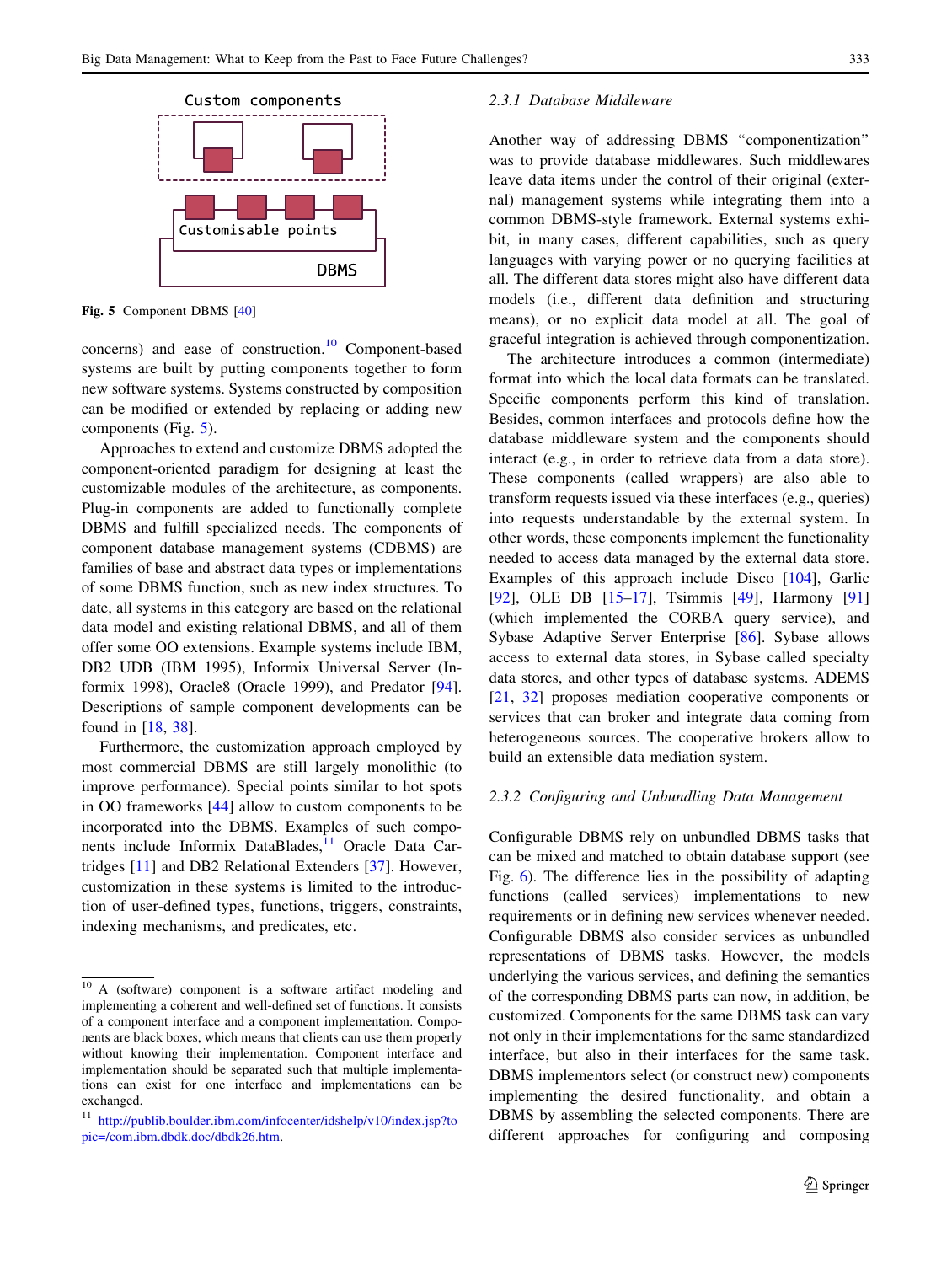<span id="page-6-0"></span>

Fig. 6 Extensible DBMS [\[40\]](#page-15-0)

unbundled DBMS services: kernel systems, customizable systems, transformational systems, toolkits, generators and frameworks [\[40](#page-15-0)].

In principle, (internal) DBMS components are programmed and exchanged to achieve specific functionality in a different way than in the original system. A crucial element is the underlying architecture of the kernel, and the proper definition of points where exchanges can be performed. An example of this kind of DBMS is Starburst [\[60](#page-16-0), [73\]](#page-16-0): its query language can be extended by new operators on relations [[61\]](#page-16-0) and various phases of the query processing are also customizable (e.g., functions are implemented using the interfaces of a lower layer (kernel) sometimes using a dedicated language). GENESIS [[12,](#page-15-0) [13\]](#page-15-0) is a transformational approach that supports the implementation of data models as a sequence of layers. The interface of each layer defines its notions of files, records, and links between files. Transformations themselves are collected in libraries, so that they can be reused for future layer implementations. Another transformational approach that uses specification constructs similar to those of Acta [\[28](#page-15-0)] has been described by [[50\]](#page-16-0). EXODUS [[23\]](#page-15-0) applies the idea of a toolkit for specific parts of the DBMS. A library is provided for access methods. While the library initially contains type-independent access methods such as B-trees, grid files, and linear hashing, it can also be extended with new methods. Other examples are the Open OODB (Open Object-Oriented Database) approach [[14,](#page-15-0) [108\]](#page-17-0), Trent [[70\]](#page-16-0) for the construction of transaction managers (mainly, transaction structures and concurrency control) and " $\dot{a}$  la carte'' [[42\]](#page-15-0) for the construction of heterogeneous DBMS.

One problem in any toolkit approach is the consistency (or compatibility) of reused components. Generation approaches instead support the specification of (parts of) a DBMS functionality and the generation of DBMS components based on those specifications. A programmer defines a model (e.g., an optimizer, a data model, or a transaction model), which is given as input to a generator. The generator then automatically creates a software component that implements the specified model based on some implementation base (e.g., a storage manager or kernel in the case of data model software generation). An example of a generator system is the EXODUS query-optimizer generator [[55\]](#page-16-0). Volcano [\[56](#page-16-0)], the successor of the EXODUS optimizer generator, also falls into the group of generator systems. Volcano has been used to build the optimizer for Open OODB [[14\]](#page-15-0).

Systems like KIDS [[52\]](#page-16-0), Navajo, and Objectivity [[59\]](#page-16-0) provide a modular, component-based implementation. For example, the transaction manager (or any other component) can be exchanged with the ripple effect mainly limited to the glue code. However, to strike the right balance between modularity and efficiency the design of the individual components is not highly modular. In fact, the modularity of the individual components is compromised to preserve both modularity and efficiency of the DBMS. Approaches like NODS [\[30](#page-15-0)] proposed service-oriented networked systems at various granularities that cooperated at the middleware level. The NODS services could be customized on a per-application basis at a fine grained level. For example, persistence could be configured at different levels [[48\]](#page-15-0) memory, cache or disk and it could cooperate with fault tolerance protocols for providing, for example, different levels of atomic persistent data management. Other frameworks for building query optimizers are the ones described in [\[89](#page-16-0)], Cascades [[54\]](#page-16-0), and EROC (Extensible Reusable Optimization Components) [\[80](#page-16-0)] and [\[34](#page-15-0), [107](#page-17-0)]. Framboise [[46\]](#page-15-0) and ODAS [[33,](#page-15-0) [105](#page-17-0)] are frameworks for layering active database functionality on top of passive DBMS.

However, customization at a finer granularity (i.e., the components forming the DBMS) is expensive. Such customization is cost-effective if changes were localized without compromising the system performance. Such performance can be ensured through closely woven components, i.e., both modularity and efficiency need to be preserved.

#### 2.3.3 Summarizing Componentization of DBMS

CDBMS were successful because of the adoption of the notion of cartridge or blade by commercial DBMS. Other academic solutions were applied in some concrete validations. It is true that they enabled the configuration of the DBMS, but they still provided monolithic, complex, resources consuming systems (''kernels'') that need to be tuned and carefully managed for fulfilling the management of huge data volumes. These systems continued to encourage classic conception of information systems, with clear and complete knowledge of the data they manage, with global constraints, and homogeneous management with well identified needs. Yet, the evolution of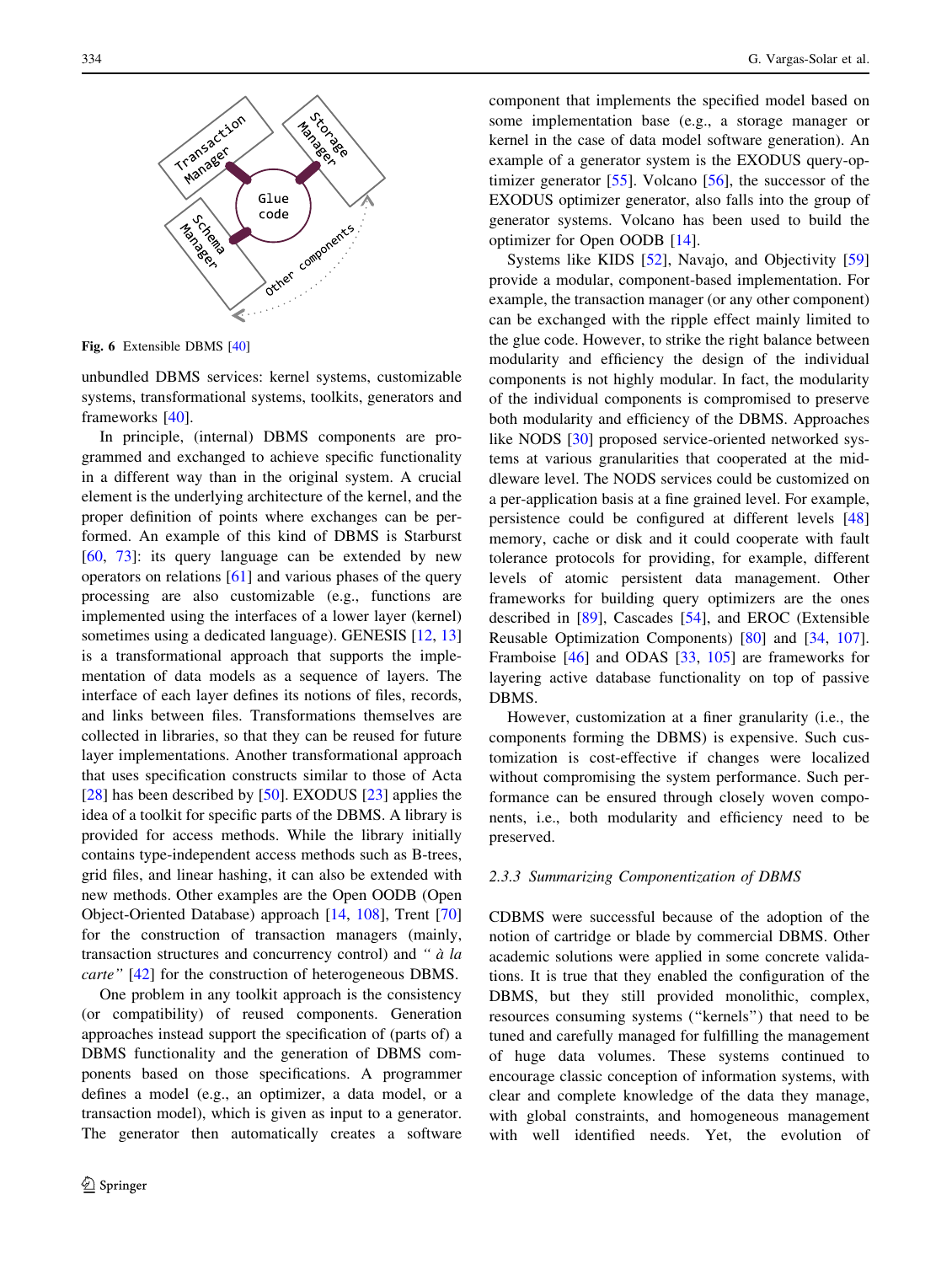technology, and the production of data stemming from different devices and services, the access to non-curated continuous data collections, the democratized access to continuous information (for example in social networks) calls for light weight data management services delivered in ad hoc personalized manners and not only in full-fledged one fits all systems like the (C)DBMS. Together with this evolution, emerged the notion of service aiming to ease the construction of loosely coupled systems. DBMS then started to move toward this new paradigm and were rede-

#### 2.4 Service-Oriented DBMS

fined as data management service providers.

Today the DBMS architecture has evolved to the notion of service-based infrastructure where services $12$  are adapted and coordinated for implementing ad hoc data management functions (storage, fragmentation, replication, analysis, decision making, data mining). These functions are adapted and tuned for managing huge distributed multiform multimedia data collections. Applications can extend the functionality of DBMS through specific tasks that have to be provided by the data management systems, these tasks are called services, and allow interoperability between DBMS and other applications [\[52](#page-16-0)].

Subasu et al. [[101\]](#page-17-0) proposes a database architecture on the principles of service-oriented architecture (SOA) as a system capable of handling different data types, being able to provide methods for adding new database features (see Fig. 7). The service-based data management system (SBDMS) architecture borrows the architectural levels from Härder  $[62]$  $[62]$ , and includes new features and advantages introduced by SOA into the field of database architecture. It is organized into functional layers that each with specialized services for specific tasks.

Storage services work on the byte level, in very close collaboration with file management functions of the operating system. These services have to handle the physical specifications of each non-volatile device. In addition, they provide services for updating existing data and finding stored data, propagating information from the Access Services Layer to the physical level. Since different data types require different storage optimizations, special services are created to supply their particular functional needs. This layer is equivalent to the first and second layer of the



Fig. 7 Service-oriented DBMS [[101\]](#page-17-0)

five layer architecture presented by Härder and Reuter [\[62](#page-16-0), [65](#page-16-0)].

Access services is in charge of the physical data representations of data records and provides access path structures like B-trees. It provides more complex access paths, mappings, particular extensions for special data models, that are represented in the Storage Services Layer. Moreover, it is responsible for sorting record sets, navigating through logical record structures, making joins, and similar higher-level operations. This layer represents a key factor to database performance. The Access Services Layer has functions that are comparable to those in the third and fourth layer as presented by Härder and Reuter [\[62](#page-16-0), [65\]](#page-16-0).

Data services provide data represented in logical structures like tables or views. These are data structures without any procedural interface to the underlying database. The Data Service Layer can be mapped to the Non-Procedural and Algebraic Access level in the architecture by Härder and Reuter  $[62, 65]$  $[62, 65]$  $[62, 65]$  $[62, 65]$  $[62, 65]$ .

Extension services users can design tailored extensions for example, creating new services or reusing existing ones from any available service from the other layers. These extensions help to manage different data types like XML files or streaming data. In this layer, users can integrate application-specific services in order to provide specific data types or specific functionalities needed by their applications (e.g., for optimization purposes).

A service-based DBMS externalizes the functions of the different systems layers, and enables the programming of personalized data management as a service systems. They make it possible to couple the data model characteristics with well adapted management functions that can themselves be programmed in an ad hoc manner. The DBMS remains a general purpose system that can be personalized, thanks to service composition, to provide ad hoc data management. It is then possible to have services deployed in architectures that make them available to applications in a simple way (e.g., cluster, cloud).

 $\frac{12}{12}$  Services in the SOA approach are software elements accessible through a well defined interface without requiring any knowledge on their implementation. SOAs can be implemented through a wide range of technologies like RPC, RMI, CORBA, COM, and Web services, not making any restrictions on the implementation protocols. In general, services can communicate using an arbitrary protocol, for example, they can use a file system to send data between their interfaces.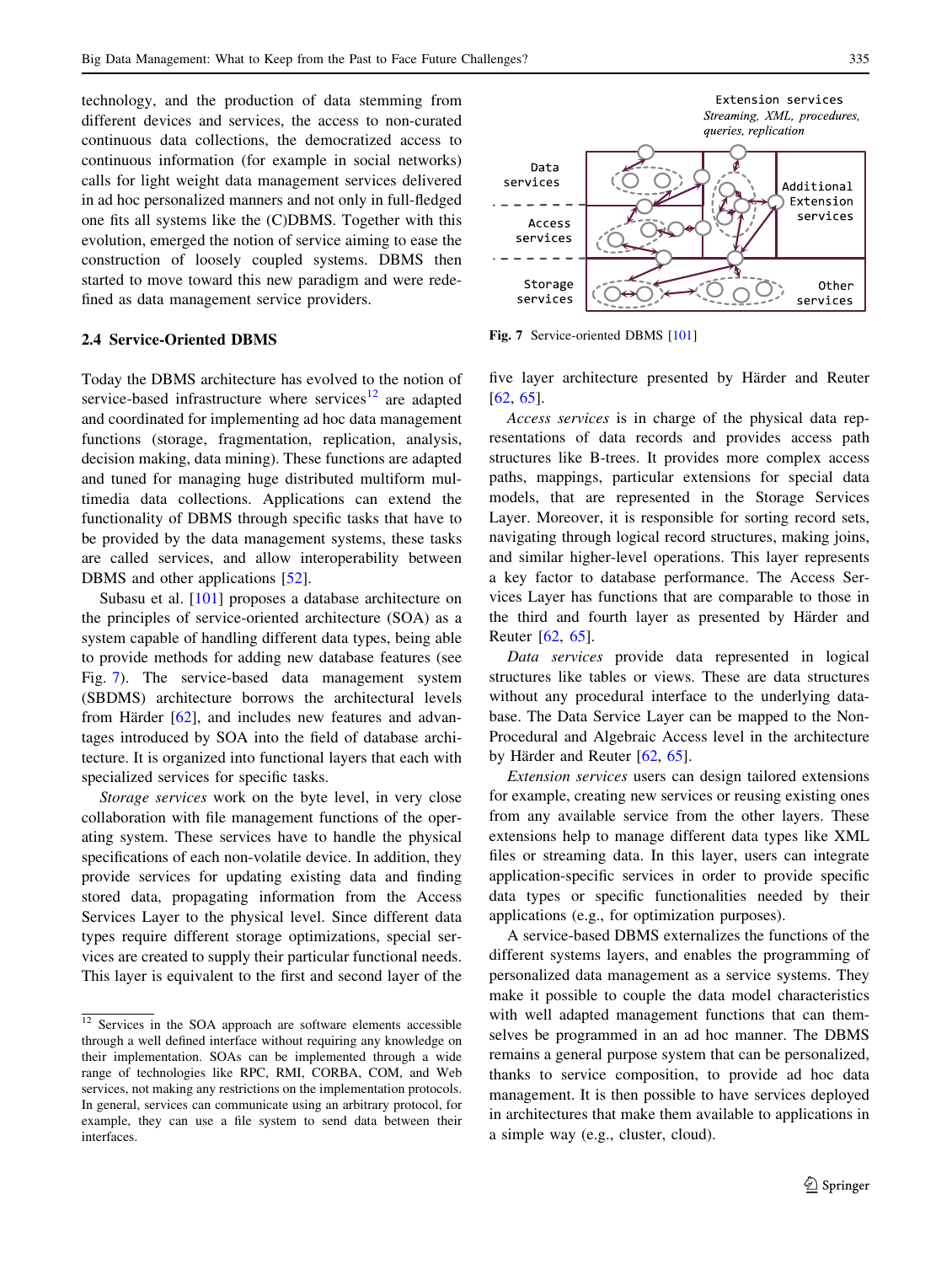<span id="page-8-0"></span>As discussed before the evolution of the DBMS architecture responds to the evolution of applications requirements in regard to efficient management. With the emergence of the notion of service, the DBMS architecture has been "fragmented" into components and services that are deployed in distributed platforms such as the Web 2.0. Applications use different kinds of data that must be managed according to different purposes: some data collections are read oriented with few writes; other data is modified continuously, and it is exploited by non-concurrent read operations. Some collections are shared, and they can support low consistency levels as long as they are available. Furthermore, such data is multiform, and more and more multimedia, they are modeled or at least exchanged as documents, particularly if they stem from the Web.

Requirements concerning data management performance vs. volume, and the effort of constructing data collections themselves has determined the evolution of DBMS toward efficiency. The three level architecture that encouraged program-data independence based on series of transformations among layers seems inappropriate to fulfill performance requirements. The architectures are making levels separations thin. The principle being that the less transformations among data are required the more efficient are data management functions, particularly querying, accessing, and processing. It seems that the very principle of independence between programs and data management is a very expensive quality that is not worth paying in certain situations.

## 3 Intensive Big Data Management: Bringing Scalability to Data Management

According to [[19\]](#page-15-0) a consistent challenge is that real Big Data clusters involve multi-user, multi-class (i.e., mixed job size) workloads not just one analysis job at a time or a few analysis jobs at a time, but a mix of jobs and queries of widely varying importance and sizes. The next generation of Big Data management services will have to propose approaches for dealing with such workloads effectively: a long-standing open problem in the parallel database world and in the Hadoop world as stated in [[19\]](#page-15-0). We believe that three aspects are key for dealing with intensive Big Data management: (i) dealing with efficient simple storage systems that focus efficient read and write operations; (ii) multiple storage spaces given the volume and variety properties of data collections; (iii) data analytics workflows supported by efficient underlying data management infrastructures; (iv) parallel programming models to deal with the execution of greedy data analytic tasks that might require important computing and memory resources; (v) cloud providers that can provide storage, computing and memory resources in an elastic and ''transparent'' way, and that can enable the execution of greedy processes running on top of data collections hosted on their storage services.

## 3.1 NoSQL Data Store Managers

New kinds of data with specific structures (e.g., documents, graphs) produced by sensors, Global Positioning Systems (GPS), automated trackers and monitoring systems has to be manipulated, analyzed, and archived [\[103](#page-17-0)]. These large volumes of data sets impose new challenges and opportunities around storage, analysis, and archival. NoSQL stores seem to be appropriate systems that claim to be simpler, faster, and more reliable. This means that traditional data management techniques around upfront schema definition and relational references are being questioned.

Even if there is no standard definition of what NoSQL means, $13$  there are common characteristics of these systems: (i) they do not rely on the relational model and do not use the SQL language; (ii) they tend to run on cluster architectures; (iii) they do not have a fixed schema, allowing to store data in any record. The systems that fall under the NoSQL umbrella are quite varied, each with their unique sets of features and value propositions. Examples include MongoDB, CouchDB, Cassandra, Hbase, and also BigTable and SimpleDB, which fit in general operating characteristics.

Despite the profound differences among the different NoSQL systems, the common characteristic with respect to the architecture is that the external and logic levels of RDBMS disappear. This means that the applications are close to the physical level with very few independence program and data. Data processing functions like querying, aggregating, analyzing are conceived for ensuring efficiency. For example, Google's Bigtable adopts a columnoriented data model avoiding consuming space when storing nulls by simply not storing a column when a value does not exist for that column. Columns are capable of storing any data types as far as the data can be persisted in the form of an array of bytes. The sorted ordered structure makes data seek by row-key extremely efficient. Data access is less random and ad hoc, and lookup is as simple as finding the node in the sequence that holds the data. Data are inserted at the end of the list.

Another evidence of the proximity to the physical model exploited by NoSQL systems are key-value stores that exploit hash-map (associative array) for holding key-value pairs. The structure is popular because thereby stores

<sup>&</sup>lt;sup>13</sup> The notion was introduced in a workshop in 2009 according to [[78](#page-16-0)].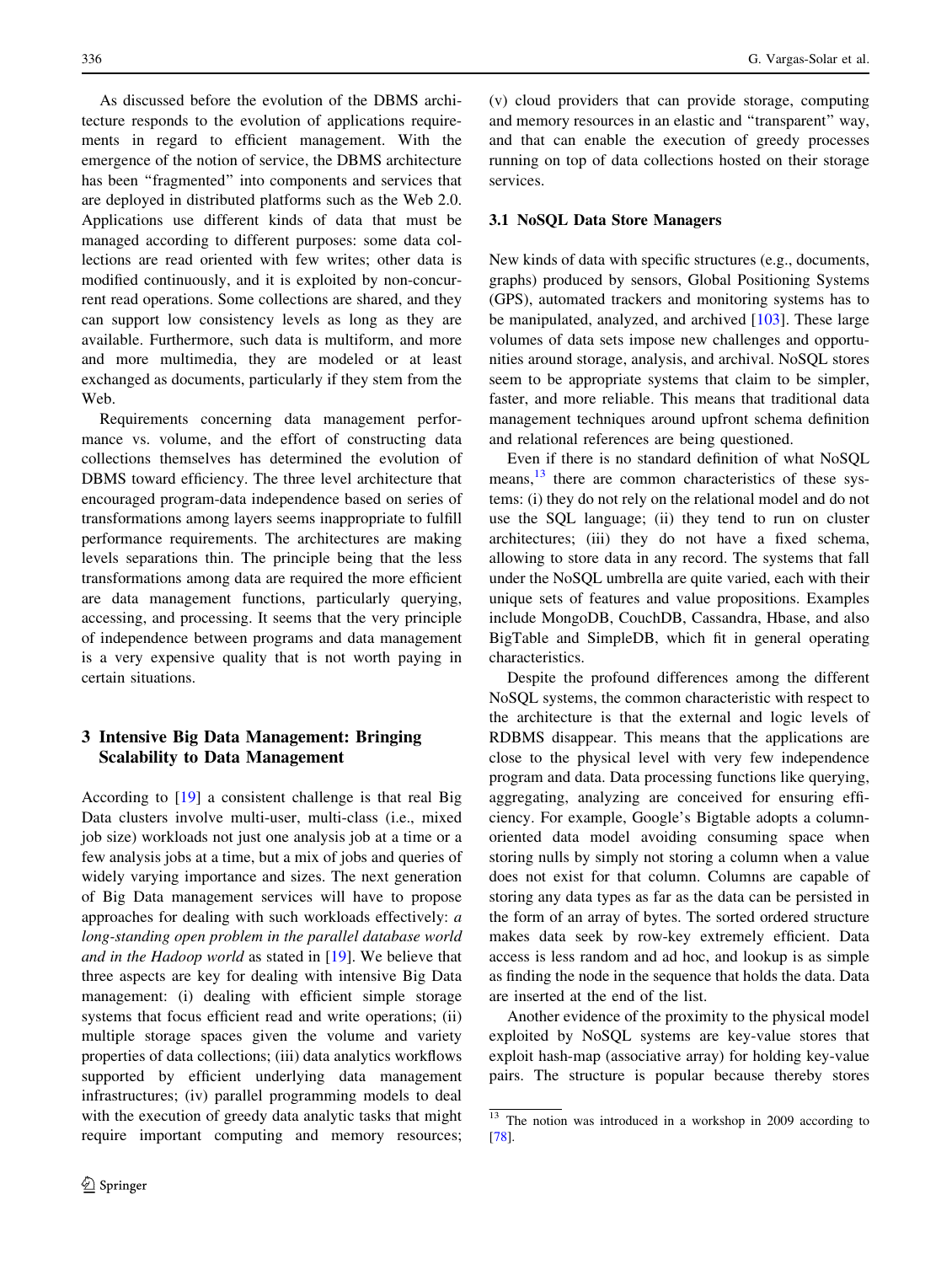provide a very efficient O(1) average algorithm running time for accessing data. The key of a key-value pair is a unique value in the set and can be easily looked up to access the data. Key-value pairs are of varied types: some keep the data in memory and some provide the capability to persist the data to disk. The underlying data storage architecture is in general a cluster, and the execution model of data processing functions is Map-Reduce. Thus data are, in general, managed in cache using for example the memcached protocol<sup>14</sup> particularly popular in key-value stores. A cache provides an in-memory snapshot of the most-used data in an application. The purpose of cache is to reduce disk I/O.

In some situations, availability cannot be compromised, and the system is so distributed that partition tolerance is required. In such cases, it may be possible to compromise strong consistency. The counterpart of strong consistency is weak consistency. Inconsistent data are probably not a choice for any serious system that allows any form of data updates but eventual consistency could be an option. Eventual consistency alludes to the fact that after an update all nodes in the cluster see the same state eventually. If the eventuality can be defined within certain limits, then the eventual consistency model could work. The term BASE (Basically Available Soft-state Eventually) [\[106](#page-17-0)] denotes the case of eventual consistency.<sup>15</sup>

NoSQL systems promote performance, scalable, clustered oriented data management and schema-less data design focusing on data distribution, duplication and on demand persistence. The logic and external levels of the classic DBMS architecture are erased exposing the physical level to applications with certain transparency. The application describes its data structures that can be persistent, and that can be retrieved using indexing mechanisms well adapted to these structures. Assuming good amounts of available memory resources, they promote parallel data querying including data processing tasks. Data availability is ensured through replication techniques and persistence on second memory is done on demand. For the time being, given that data management is done at the physical level, and that there is few data - program independence, there is a lot of programming burden to be undertaken by application programmers. Most NoSQL systems do not support high-level query languages with built-in query optimization. Instead, they expect the application programmer to worry about optimizing the execution of their data access calls with joins or similar operations having to be implemented in the application [\[82](#page-16-0)]. Another drawback mainly associated to the historical moment is that application programming interfaces (APIs) are not yet standardized, thus standardized bindings are missing, and they have to be programmed and maintained.

NoSQL systems overcome some of the shortcomings of the relational systems but leave aside good principles of the RDBMS, which go beyond the relational model and the SQL language. The schema-less approach seems to respond to a schema evolution requirement stemming from applications dealing with data in a very simple way (read/ write operations). As discussed in [\[82](#page-16-0)], Web data like logs of activities in an e-commerce site or data managed by social media applications like Facebook are examples of cases needing schema evolutions because data are not very structured and, even when it is structured, the structure changes a lot over time.

#### 3.2 Dealing with Multiple Storage Spaces

The use of heterogeneous data stores within a single system is gradually becoming a common practice in application development. Modern applications tend to rely on a polyglot approach to persistence, where traditional databases, non-relational data stores, and scalable systems associated with the emerging NewSQL movement, are used simultaneously.

As part of the emerging polyglot persistence movement [\[78](#page-16-0)], the simultaneous use of multiple scalable SQL, NoSQL, and NewSQL data stores within a single system is gradually becoming a common practice in modern application development [\[26](#page-15-0), [66](#page-16-0), [83](#page-16-0)]. Nonetheless, the combination of these heterogeneous databases, flexible schemata, and non-standard APIs represents an added complexity for application developers. For example, considering that the schemata used by these applications are spread across multiple data stores, each of which possibly relies on distinct data models (such as key-value, document, graph, etc.), developers must be familiar with a high number of implementation details, in order to effectively work with, and maintain the overall database model.

Due to the nature of schema-less data stores, developers also need to provide an adequate maintenance of the implicit schemata that these applications rely upon. This is due to the fact that the source code generally contains assumptions about the data structures used by the application (such as field names, types, etc.), even if the data

<sup>14</sup> According to Wikipedia, memcached is a general purpose distributed memory caching approach that was originally developed by Danga Interactive [http://www.memcached.org.](http://www.memcached.org) It is often used to speed up dynamic database-driven Websites by caching data and objects in RAM to reduce the number of times an external data source (such as a database or API) must be read.

<sup>&</sup>lt;sup>15</sup> Eventual consistency is a consistency model used in distributed computing that informally guarantees that, if no new updates are made to a given data item, eventually all accesses to that item will return the last updated value. Eventual consistency is purely a liveness guarantee (reads eventually return the same value) and does not make safety guarantees: an eventually consistent system can return any value before it converges (Wikipedia).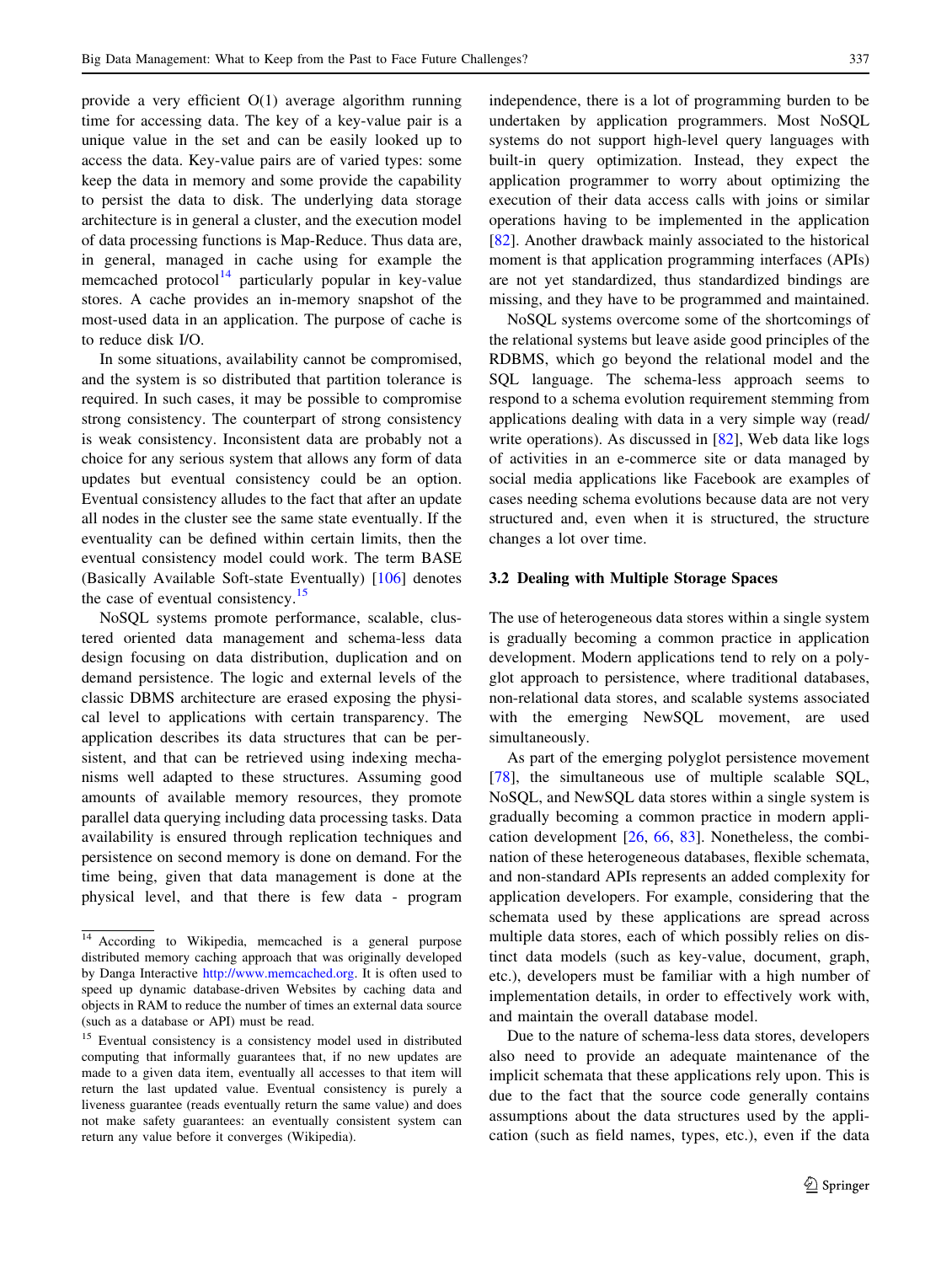stores themselves do not enforce any particular schema [\[78](#page-16-0)]. Essentially, we consider that the schemata are shifted from the database to the application source code. This is because many Web applications need to deal with persistent objects that maintain data about their execution state. However, having the data schemata as part of the application code can lead to maintenance and performance issues. For instance, developers have to manually analyze the full source code in order to effectively understand the data structures used by these applications. This can be an error-prone activity, due to the combination of different programming styles, APIs, and development environments.

Together with other approaches in the domain and in industry, we propose an approach and tool named ExSchema<sup>16</sup> that enables the automatic discovery of schemata from polyglot persistence applications. The discovery mechanism is based on source code analysis techniques, particularly on API usage and on the analysis of standard data layer patterns. The tool receives application source code as input, containing invocations to the APIs of one or more data stores (graph, key-value, relational, and column). The ExSchema analyzers examine this application source code and share their analysis results between each other. For example, in order to identify schema update methods, we first identify the declaration of variables. The schema fragments recovered by the code analyzers are grouped together, according to the data models supported by our tool, and by extending the translation mechanisms detailed in [[9\]](#page-15-0), with the identification of relationships between graph entities. The discovered schemata are represented using a set of meta-layer constructs, and finally, this meta-layer representation is transformed into a PDF image, and a set of Spring Roo scripts [[75\]](#page-16-0). This means that if, for example, the analyzed application relies on graph and document data stores, our tool generates two schemata, one for each data model. Both schemata are depicted in a unique PDF image and two Spring Roo scripts are generated, one for each schema. Another example of data collection schema inference is present in current SPARK SQL functions. In this platform schemata of DataFrames and Data Sets<sup>17</sup> can be inferred, extracted or explicitly defined using built-in operations.

## 3.3 Data Analytics

Methods for querying and mining Big Data are fundamentally different from traditional statistical analysis on small samples. Big Data are often noisy, dynamic, heterogeneous, interrelated and untrustworthy. Nevertheless, even noisy Big Data could be more valuable than tiny

samples. Indeed, general statistics obtained from frequent patterns and correlation analysis usually overpower individual fluctuations and often disclose more reliable hidden patterns and knowledge.

Big Data forces to view data mathematically (e.g., measures, values distribution) first and establish a context for it later. For instance, how can researchers use statistical tools and computer technologies to identify meaningful patterns of information? How shall significant data correlations be interpreted? What is the role of traditional forms of scientific theorizing and analytic models in assessing data? What you really want to be doing is looking at the whole data set in ways that tell you things and answer questions that you are not asking. All these questions call for well-adapted infrastructures that can efficiently organize data, evaluate and optimize queries, and execute algorithms that require important computing and memory resources.

Big Data are enabling the next generation of interactive data analysis with real-time answers. In the future, queries toward Big Data will be automatically generated for content creation on Web sites, to populate hot-lists or recommendations, and to provide an ad hoc analysis of data sets to decide whether to keep or to discard them [\[68](#page-16-0)]. Scaling complex query processing techniques to terabytes while enabling interactive response times is a major open research problem today.

Analytical pipelines can often involve multiple steps, with built-in assumptions. By studying how best to capture, store, and query provenance, it is possible to create an infrastructure to interpret analytical results and to repeat the analysis with different assumptions, parameters, or data sets. Frequently, it is data exploration and visualization that allow Big Data to unleash its true impact. Visualization can help to produce and comprehend insights from Big Data. Visually, Tableau, Vizify, D3.js, R, are simple and powerful tools for quickly discovering new things in increasingly large datasets.

# 3.4 Parallel Model for Implementing Data Processing Functions

A consensus on parallel and distributed database system architecture emerged in the 1990's. This architecture was based on a shared-nothing hardware design [[98\]](#page-17-0) in which processors communicate with one another only by sending messages via a network. In such systems, tuples of each relation in the database were partitioned (declustered) across disk storage units attached directly to each processor. Partitioning allowed multiple processors to scan large relations in parallel without the need for any exotic I/O devices. Such architectures were pioneered by Teradata in the late seventies, and by several research projects. This

<sup>16</sup> [http://code.google.com/p/exschema/.](http://code.google.com/p/exschema/)

<sup>17</sup> [http://spark.apache.org/docs/latest/sql-programming-guide.html.](http://spark.apache.org/docs/latest/sql-programming-guide.html)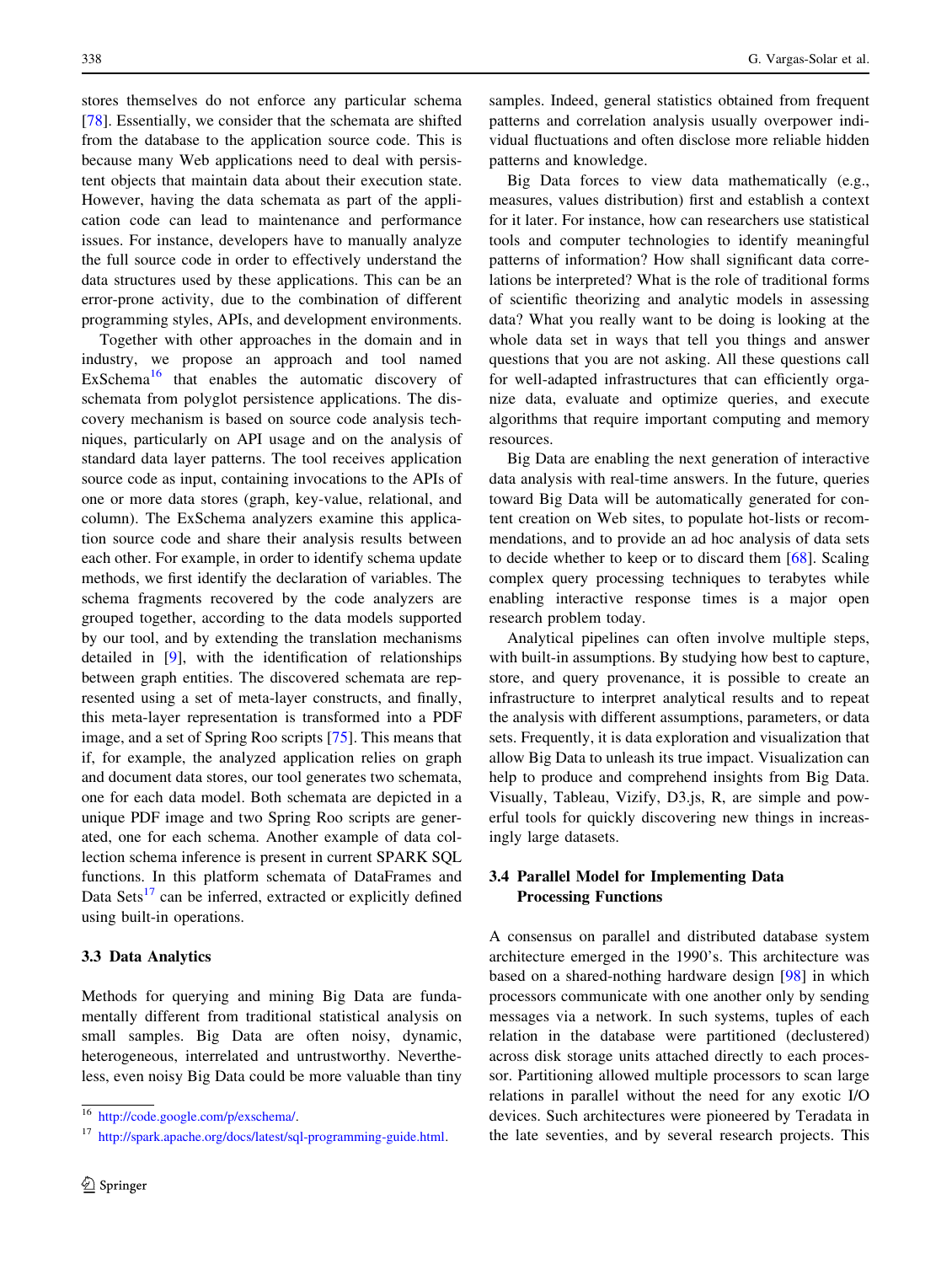<span id="page-11-0"></span>design is used by Teradata, Tandem, NCR, Oracle-nCUBE, and several other products. The research community adopted this shared-nothing dataflow architecture in systems like Arbre, Bubba, and Gamma.

The share-nothing design moves only questions and answers through the network. Raw memory accesses and raw disk accesses are performed locally in a processor, and only the filtered (reduced) data are passed to the client program. This allows a more scalable design by minimizing traffic on the network. The main advantage of sharednothing multi-processors is that they can be scaled up to hundreds and probably thousands of processors that do not interfere with one another [[39\]](#page-15-0). Twenty years later, Google's technical response to the challenges of Web-scale data management and analysis was the Google File System (GFS) [\[19](#page-15-0)]. To handle the challenge of processing the data in such large files, Google pioneered its Map-Reduce programming model and platform [\[53](#page-16-0)]. This model enabled Google's developers to process large collections of data by writing two user-defined functions, map and reduce, that the Map-Reduce framework applies to the instances (map) and sorted groups of instances that share a common key (reduce) similar to the sort of partitioned parallelism utilized in shared-nothing parallel query processing [\[19](#page-15-0)].

Yahoo!, Facebook, and other large Web companies followed. Taking Google's GFS and Map-Reduce papers as rough technical specifications, open-source equivalents were developed, and the Apache Hadoop Map-Reduce platform, and its underlying file system HDFS emerged.<sup>18</sup> Microsoft's technologies include a parallel runtime system called Dryad [[69\]](#page-16-0), and two higher-level programming models, DryadLINQ [[110\]](#page-17-0) and the SQL-like SCOPE language [[27\]](#page-15-0). The Hadoop community developed a set of higher-level declarative languages for writing queries and data analysis pipelines that are compiled into Map-Reduce jobs, and then executed on the Hadoop MapReduce platform. Popular languages include Pig from Yahoo! [\[87](#page-16-0)], Jaql from IBM, $^{19}$  and Hive from Facebook.<sup>20</sup> Pig is relational-algebra-like in nature, and is reportedly used for over 60% of Yahoo!'s Map-Reduce use cases; Hive is SQLinspired and reported to be used for over 90% of the Facebook Map-Reduce use cases [[19\]](#page-15-0).

Recent works agree on the need to study the Map-Reduce model for identifying its limitations and pertinence for implementing data processing algorithms like relational operators (i.e., join). Other platforms oriented to dataflows like Spark propose alternatives to data processing requiring computing resources and also Storm and Flink for dealing with streams (i.e., Big data velocity). New research

opportunities are open in the database domain for studying different Map-Reduce models and proposing parallel programming strategies for accessing data that will consider the characteristics of different architectures like the cloud and its economic model and the QoS requirements of applications, and other architectures like clusters, HPC, grid and GPU.

## 4 Big Data Analytics Systems

The emergence of Big Data some years ago denoted the challenge of dealing with huge collections of heterogeneous data continuously produced and to be exploited through data analytics processes. First approaches have addressed data volume and processing scalability challenges. Solutions can be described as balancing delivery of physical services such as: (i) hardware (computing, storage and memory); (ii) communication (bandwidth and reliability) and scheduling; (iii) greedy analytics and mining processes with high in-memory and computing cycles requirements. The next sections describe different systems approaches that provide solutions for dealing with Big Data: analytics stacks, distributed data persistence solutions, cloud data management services and parallel runtime environments.

#### 4.1 Big Data Analytics Stacks

Due to their democratization, Big Data management and processing are no longer only associated to scientific applications with prediction, analytics requirements. Artificial intelligence algorithms requirements also call for Big Data aware management related to the understanding and automatic control of complex systems, to decision making in critical and non-critical situations. Therefore, new data analytics stacks have emerged as environments that provide the necessary underlying infrastructure for giving access to data collections and implementing data processing workflows to transform them and execute data analytics operations (statistics, data mining, knowledge discovery, computational science processes) on top of them.

One of the most prominent ones are Berkeley Data Analytics Stack (BDAS) from the AMPLAb project in Berkeley. BDAS is a multi-layered architecture that provides tools for virtualizing resources, addressing storage, data processing and querying as underlying tools for Big Data aware applications. Another important Big Data stack system is Asterix $DB<sup>21</sup>$  from the Asterix project. Asterix $DB$ is a scalable, open source Big Data Management System

<sup>&</sup>lt;sup>18</sup> <http://hadoop.apache.org>. (BDMS).

<sup>19</sup> <http://code.google.com/p/jaql/>,

<sup>20</sup> [http://hive.apache.org.](http://hive.apache.org) <sup>21</sup> [https://asterixdb.apache.org.](https://asterixdb.apache.org)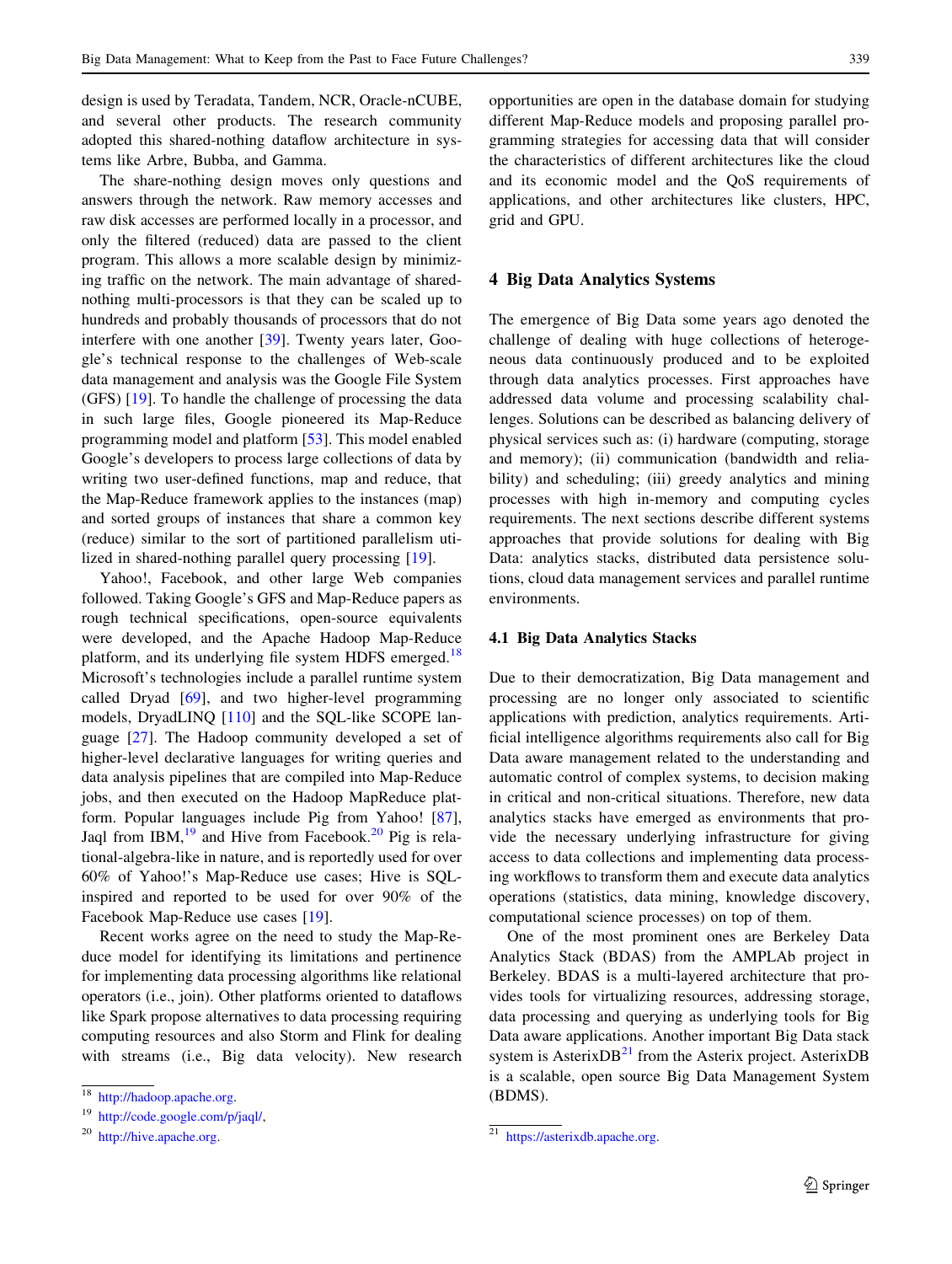Data lake environments also deal with Big Data management and analytics through integrated environments designed as toolkits. A data lake is a shared data environment consisting of multiple repositories. It provides data to an organization for a variety of analytics processing including discovery and exploration of data, simple ad hoc analytics, complex analysis for business decisions, reporting, real-time analytics. Industrial solutions are in the market today, such as Microsoft Azure Data Lake, IBM, and Teradata.

#### 4.2 Distributed Data Persistence Solutions

Data reads and writes in many data analytics workflows are guided by the RUM conjecture (Read, Update, Memory (or storage) overhead) [[7\]](#page-15-0) that characterizes the challenge of reducing overhead data being read, updated and stored (in memory, cache or disk). Several platforms address some aspect of the problem like Big Data stacks [\[3](#page-14-0), [45\]](#page-15-0); data processing environments (e.g., Hadoop, Spark, CaffeonSpark); data stores dealing with the CAP (consistency, atomicity and partition tolerance) theorem (e.g., NoSQL's); and distributed file systems (e.g., HDFS). The principle is to define API's (application programming interface) to be used by programs to interact with distributed data storage layers that can cope with distributed and parallel architectures.

In the distributed systems domain objects persistence has been an important issue addressed already by consolidated middleware such as JBOSS and PiJAMA. The new exascale requirements introduced by greedy processes often related to Big Data processing has introduced objects persistence again. In order for exascale and/or Big Data systems to deliver the needed I/O performance, new storage devices such as NVRAM or Storage Class Memories (SCM) need to be included into the storage/memory hierarchy. Given that the nature of these new devices will be closer to memory than to storage (low latencies, high bandwidth, and byte-addressable interface) using them as block devices for a file system does not seem to be the best option. DataClay,<sup>22</sup> proposes object storage to enable both the programmer, and DataClay, to take full advantage of the coming high-performance and byte-addressable storage devices. Today, given the lack of such devices, DataClay performs a mapping of such abstractions to key-value stores such as Kinetic drives from Seagate. $^{23}$ 

Data structures and associated functions are sometimes more important for some requirements rather than nonfunctional properties like RUM or CAP. Non-relational databases have emerged as solutions when dealing with huge data sets and massive query work load. These systems have been redesigned to achieve scalability and availability at the cost of providing only a reduced set of low-level data management functions, thus forcing the client application to take care of complex logic. Existing approaches like Hecuba [\[4](#page-14-0)], Model2Roo [[24\]](#page-15-0) provide tools and interfaces, to ensure an efficient and global interaction with non-relational technologies.

The large spectrum of data persistence and management solutions are adapted for addressing workloads associated with Big Data volumes; and either simple read write operations or with more complex data processing tasks. The challenge today is choosing the right data management combination of tools for variable application requirements and architecture characteristics. Plasticity of solutions is from our point of view the most important property of such tools combination.

#### 4.3 Cloud Data Management Services

Cloud computing is emerging as a relatively new approach for dealing with and facilitating unlimited access to computing and storage resources for building applications. The underlying infrastructure manages such resources transparently without including code in the application for managing and reserving more resources than those really required. The difference with classic approaches is that the application can have an ad hoc execution context, and that the resources it consumes are not necessarily located in one machine. Thanks to the cloud properties, applications can have ad hoc execution contexts. Following the same approach, database management systems functions can be delivered as services that must be tuned and composed for efficiently and inexpensively managing, querying and exploiting huge data sets.

Cloud architectures provide services at different scales and add constraints for accessing data for instance, access control, resources reservation, and assignment using priorities (e.g., in grid architectures) and economic cost (e.g., in the cloud). Applications deployed in these architectures specify QoS preferences (SLA contracts) that include execution and processing time, data pertinence and provenance, economic cost, and data processing energy consumption cost.

Thus data management must be revisited for designing strategies that couple the characteristics of novel architectures with users' preferences. In this context we identify three key scientific challenges: (i) data (flows) access and processing guided by SLA contracts, where data are produced by services and devices connected on heterogeneous networks; (ii) estimation and reduction in temporal,

<sup>&</sup>lt;sup>22</sup> Toni Cortes, Anna Queralt, Jonathan Martí, and Jesus Labarta, DataClay: toward usable and shareable storage, [http://www.exascale.](http://www.exascale.org/bdec/sites/www.exascale.org.bdec/files/whitepapers/) [org/bdec/sites/www.exascale.org.bdec/files/whitepapers/.](http://www.exascale.org/bdec/sites/www.exascale.org.bdec/files/whitepapers/)

<sup>23</sup> <http://www.seagate.com>.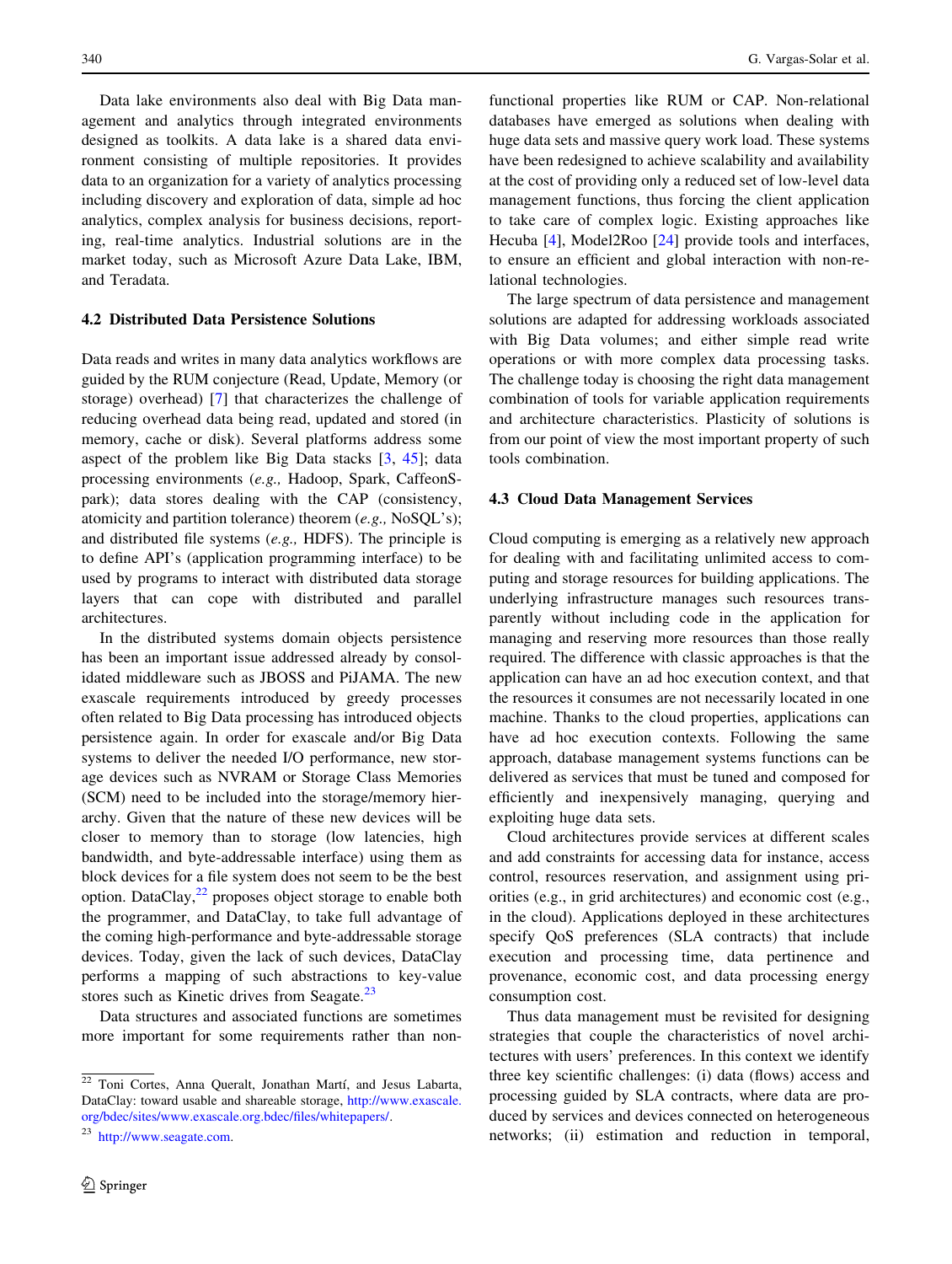<span id="page-13-0"></span>economic and energy consumption cost for accessing and processing data; (iii) optimization of data processing guided by SLA contracts expressed using cost models as reference.

## 4.4 ParAllel Runtime Environments

Today maybe because of the emergence of Big Data and greedy algorithms and applications requiring computing resources, parallel architectures have come back in the arena. There are different kinds of computing, memory and storage resources providers that adopt their own method for delivering such resources for executing programs. According to [\[76](#page-16-0)] there are three categories of resources provision: (i) Platform-as-a-Service (PaaS) frameworks, (ii) programming models for computing intensive workloads and (iii) programming models for Big Data.

PaaS offer APIs to write applications. For example, in the Microsoft Azure Cloud programming model applications are structured according to roles, which use APIs to communicate (queues) and to access persistent storage (blobs and tables). Microsoft Generic Worker proposes a mechanism to develop a Worker Role that eases the porting of legacy code in the Azure platform [[95\]](#page-16-0). Google App Engine provides libraries to invoke external services and queue units of work (tasks) for execution; furthermore, it allows to run applications programmed in the Map-Reduce model. Data transfer and synchronization are handled automatically by the runtime. Environments for computing workload intensive applications use in general the bag of tasks execution model conceiving an application as composed of independent parallel tasks. For example, the Cloud BigJob, Amazon EC2, Eucalyptus and Nimbus Clouds and ProActive that offers a resource manager developed to mix Cloud and Grid resources [\[5](#page-14-0), [90](#page-16-0)]. Map-Reduce programming is maybe the most prominent programming model for data intensive applications. Map-Reduce-based runtime environments provide good performance on cloud architectures above all on data analytics tasks working on large data collections. Microsoft Daytona<sup>24</sup> proposes an iterative Map-Reduce runtime for Windows Azure to support data analytics and machine learning algorithms. Twister [\[58](#page-16-0)] is an enhanced Map-Reduce runtime with an extended programming model for iterative Map-Reduce computations. Hadoop [[20\]](#page-15-0) is the most popular open source implementation of Map-Reduce on top of HDFS, as said in the previous section. The use of Hadoop avoids the lock into a specific platform allowing to execute the same Map-Reduce application on any Hadoop compliant service, as the Amazon Elastic Map-Reduce.<sup>25</sup>

#### 5 Discussion

In order to face challenges introduced by novel applications requirements, the database community came up with new ways of delivering the system's internal and external functions to applications: as components (by the end of the 90's), as peer-to-peer networks (in the beginning of the 2000's), and as service-based database management systems the last 10 or 15 years. These new ways of delivering data management functions have been done under different architectures: centralized, distributed, parallel and on-cloud. Data management services are deployed on different system/hardware architectures: client-server (on classic and embedded systems), distributed on the grid, on P2P networks, on the W2.0, and recently on the clouds.

From our high-level view of the architecture of DBMS, we can conclude that although they make efficient use of the resources of their underlying environment, once configured they are fixed to that environment as well. Of course, there are settings with DBMS deployed on top of different target architectures but then it is up to the database manager and the application to give an integrated view of such multi-database solution. Designing and maintaining multi-databases requires important effort and know how. Such solutions tend to require also effort when they evolve due to new/changing data storage, data processing and application requirements. In a service-oriented environment where various hardware and software platforms are hidden behind service interfaces, deciding where to store data, is up to the data provider and the data consumer has few or no control on these issues, given services autonomy. Furthermore, for several applications in dynamic environments ACID transactions may not be feasible or required. In addition, DBMS are not easily portable and often impose a large footprint. A related problem is that they are difficult to evolve and maintain. Indeed, adding new functions, supporting evolutions of the data model, extending the query language and then supporting well adapted optimization strategies, can require important coding effort. For example, extending DBMS for dealing with streams, multimedia, geographical data implied important effort some years ago. Having new transactional models has required big implementation effort to materialize theory into efficient transaction managers. Changes should not penalize previous applications and they must efficiently support new uses. For these reasons, several researchers have concluded that they in fact exhibit under performance [\[96](#page-17-0)] or are even inappropriate [\[71](#page-16-0)] for a variety of new applications.

<sup>24</sup> <http://research.microsoft.com/en-us/projects/daytona/> Last time visited 29.03.2016.

<sup>25</sup> Amazon elastic map reduce. [http://aws.amazon.com/documenta](http://aws.amazon.com/documentation/elasticmapreduce/) [tion/elasticmapreduce/](http://aws.amazon.com/documentation/elasticmapreduce/). Last visited on 30.04.2016.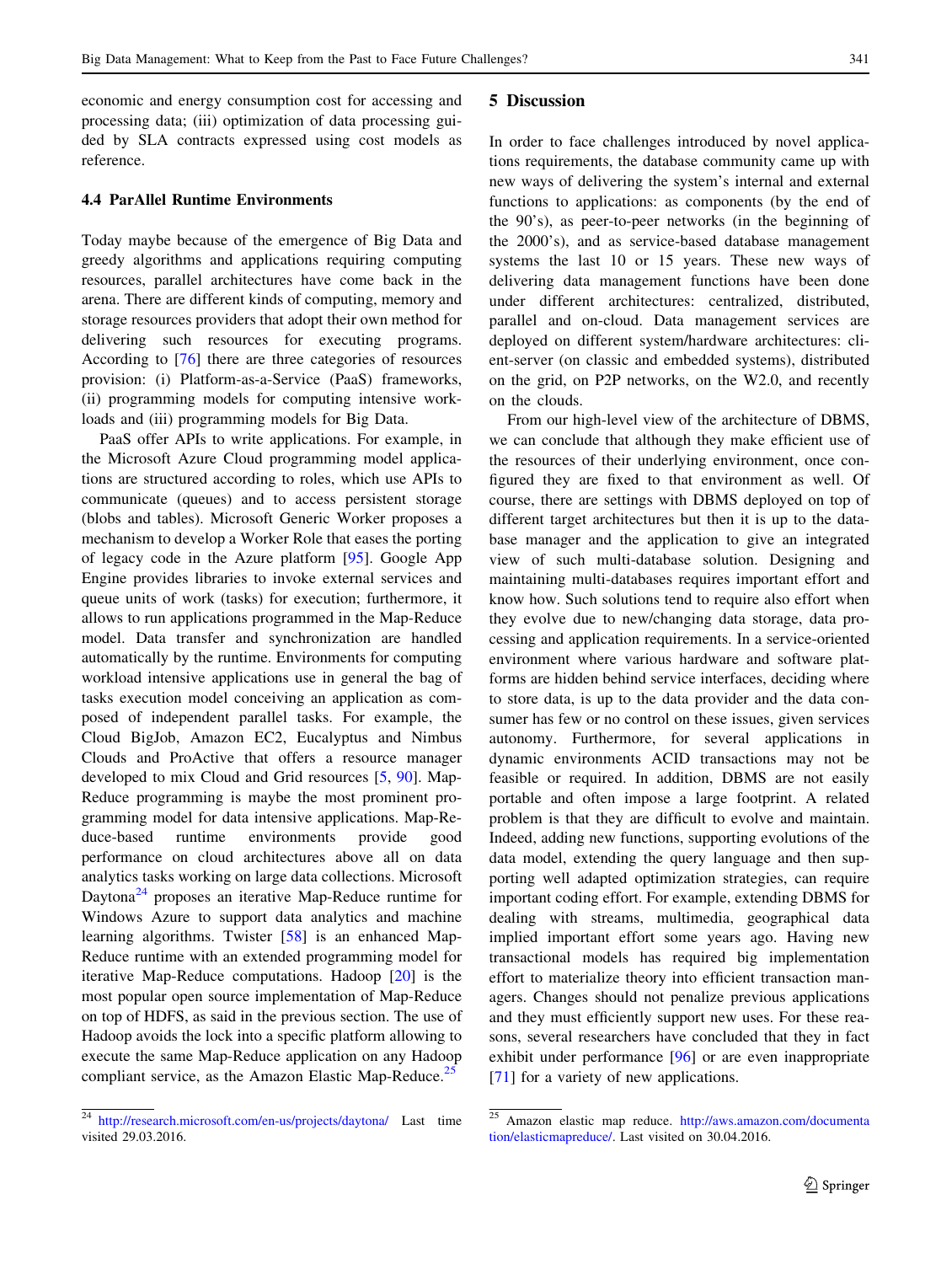<span id="page-14-0"></span>Consequently, the core functionality of the DBMS must be adapted for new settings and applications, particularly for dynamic and service-oriented environments. Services allow dynamic binding to accomplish complex tasks for a given client. Moreover, services are reusable, and have high autonomy because they are accessed through well defined interfaces. Organizing services on layers is a solution to compose a large numbers of services, and will help in making decisions about their granularity (e.g., micro-services). This allows to reuse optimized functionality that is shared by several applications instead of having to invest effort on the implementation of the same functionality again. Another way of extending the system is by invoking internal services through calls from external Web services or Web servers. Users can thereby have their own tailored services on their personal computers to replace or extend existing SBDBM services according to their needs.

Developers of new applications can benefit from service reuse by integrating one or more services that run on the SBDBMS, from any available layer, in an application. This can provide optimized access to their application-specific data. For example, assume that an application needs access to the storage level of the DBMS in order to obtain statistical information, such as available storage space or data fragmentation. In this case, the developer can add the necessary information services to the storage level. Thus, she provides the information source required for her application. Then, the application has to just invoke these services to retrieve the data. Furthermore, other services from other layers can be used together with this kind of extension services if required. Services can be distributed, and be made redundant by using several computers connected through a network. Therefore, a SBDBMS can be customized to use services from other specific locations to optimize particular tasks. This approach introduces a high degree of adaptability into the database system. Priorities can be assigned to services that demand a considerable amount of resources, thereby enabling Quality of Service agreements (QoS) for special data types like multimedia and streaming data.

These challenges imply the construction of servicebased middleware with two open problems:

- 1. Exploit available resources making a compromise between QoS properties and Service Level Agreements (SLA) considering all the levels of the stack (i.e., from the network (infrastructure) to the application level).
- 2. Optimally coordinate services considering applications' and users' characteristics for fulfilling their requirements.

## 6 Perspectives

An important observation to make is that in today's perspectives introduced by architectures like the cloud, and by movements like Big Data, there is an underlying economic model that guides directly the way they are addressed. This has not been a common practice in previous eras, but today the ''pay-as-you-go'' economic models have become an important variable of (big) data production, consumption, and processing.

Which is the value to obtain from Big Data? Big Data is a dynamic/activity that crosses many IT borders. Big Data is not only about the original content stored or being consumed but also about the information around its consumption. Big Data technologies describe a new generation of technologies and architectures, designed to economically extract value from very large volumes of a wide variety of data, by enabling high-velocity capture, discovery, and/or analysis. $26$  Even if technology has helped by driving the cost of creating, capturing, managing, and storing information the prime interest is economic: the trick is to generate value by extracting the right information from the digital universe.

Open Access This article is distributed under the terms of the Creative Commons Attribution 4.0 International License ([http://crea](http://creativecommons.org/licenses/by/4.0/) [tivecommons.org/licenses/by/4.0/\)](http://creativecommons.org/licenses/by/4.0/), which permits unrestricted use, distribution, and reproduction in any medium, provided you give appropriate credit to the original author(s) and the source, provide a link to the Creative Commons license, and indicate if changes were made.

#### References

- 1. Adiba M (2007) Ambient, continuous and mobile data, Presentation
- 2. Afrati FN, Sarma AD, Menestrina D, Parameswaran AG, Ullman JD (2012) Fuzzy joins using mapreduce. In: ICDE, pp 498–509
- 3. Alexandrov A, Bergmann R, Ewen S, Freytag JC, Hueske F, Heise A, Kao O, Leich M, Leser U, Markl V et al (2014) The stratosphere platform for big data analytics. VLDB J 23(6):939–964
- 4. Alomar G, Fontal YB, Torres Viñals J (2015) Hecuba: Nosql made easy. In: Montserrat GF (ed) BSC doctoral symposium, 2nd edn. Barcelona Supercomputing Center, Barcelona, pp 136–137
- 5. Amedro B, Baude F, Caromel D, Delbé C, Filali I, Huet F, Mathias E, Smirnov O (2010) An efficient framework for running applications on clusters, grids, and clouds. In: Cloud computing. Springer, New York, pp 163–178
- 6. Astrahan MM, Blasgen MW, Chamberlin DD, Eswaran KP, Gray JN, Griffiths PP, Frank King W, Lorie RA, McJones PR, Mehl JW et al (1976) System R: relational approach to database management. ACM Trans Database Syst 1(2):97–137

<sup>26</sup> [http://www.emc.com/collateral/analyst-reports/idc-extracting](http://www.emc.com/collateral/analyst-reports/idc-extracting-value-from-chaos-ar.pdf)[value-from-chaos-ar.pdf.](http://www.emc.com/collateral/analyst-reports/idc-extracting-value-from-chaos-ar.pdf)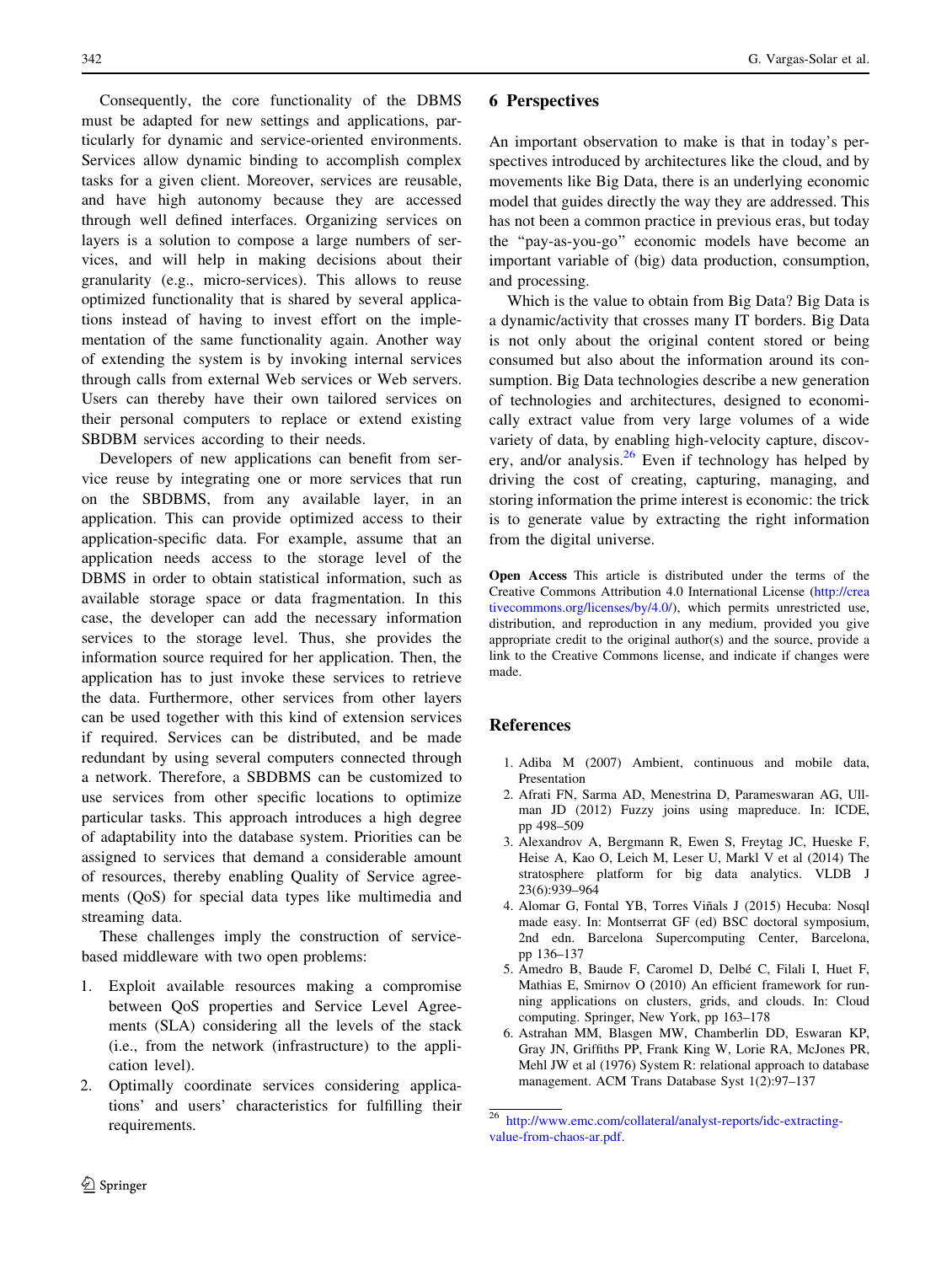- <span id="page-15-0"></span>7. Athanassoulis M, Kester M, Maas L, Stoica R, Idreos S, Ailamaki A, Callaghan M (2016) Designing access methods: the rum conjecture. In: International conference on extending database technology (EDBT)
- 8. Atkinson MP, Bancilhon F, DeWitt DJ, Dittrich KR, Maier D, Zdonik SB (1989) The object-oriented database system manifesto. In: DOOD, vol 89, pp 40–57
- 9. Atzeni P, Bugiotti F, Rossi L (2012) Uniform access to nonrelational database systems: the SOS platform. In: Advanced information systems engineering. Springer, New York, pp 160–174
- 10. Bancilhon F, Delobel C, Kanellakis PC (eds) (1992) Building an object-oriented database system, the story of O2. Morgan Kaufmann, San Francisco
- 11. Banerjee S, Krishnamurthy V, Krishnaprasad M, Murthy R (2000) Oracle8i-the XML enabled data management system. In: Proceedings of the 16th international conference on data engineering, pp 561–568
- 12. Batoory DS, Barnett JR, Garza JF, Smith KP, Tsukuda K, Twichell BC, Wise TE (1988) GENESIS: an extensible database management system. IEEE Trans Softw Eng 14(11):1711–1730
- 13. Batory DS (1988) Concepts for a database system compiler. In: Proceedings of the seventh ACM SIGACT-SIGMOD-SIGART symposium on principles of database systems. ACM, pp 184–192
- 14. Blakeley JA (1994) Open object database management systems. In: SIGMOD conference, p 520
- 15. Blakeley JA (1996) Data access for the masses through ole db. In: ACM SIGMOD record, vol 25. ACM, New York, pp 161–172
- 16. Blakeley JA (1996) OLE DB: a component DBMS architecture. In: Proceedings of the twelfth international conference on data engineering, pp 203–204
- 17. Blakeley JA, Pizzo MJ (1998) Microsoft universal data access platform. In: ACM SIGMOD record, vol 27. ACM, pp 502–503
- 18. Bliujute R, Saltenis S, Slivinskas G, Jensen CS (1999) Developing a datablade for a new index. In: Proceedings of the 15th international conference on data engineering, pp 314–323
- 19. Borkar V, Carey MJ, Li C (2012) Inside big data management: ogres, onions, or parfaits? In: Proceedings of the 15th international conference on extending database technology. ACM, pp 3–14
- 20. Borthakur D (2007) The hadoop distributed file system: architecture and design. Hadoop Proj Website 11(2007):21
- 21. Bruno G, Collet C, Vargas-Solar G (2006) Configuring intelligent mediators using ontologies. In: EDBT workshops, pp 554–572
- 22. Carey M, Haas L (1990) Extensible database management systems. ACM SIGMOD Rec 19(4):54–60
- 23. Carey MJ, DeWitt DJ, Frank D, Graefe G, Richardson JE, Shekita EJ, Muralikrishna M (1991) The architecture of the EXODUS extensible dbms. In: On object-oriented database, system, pp 231–256
- 24. Castrejón JC, López-Landa R, Lozano R (2011) Model2roo: a model driven approach for web application development based on the eclipse modeling framework and spring roo. In: 21st international conference on electrical communications and computers (CONIELECOMP), pp 82–87
- 25. Cattell RGG, Barry D (eds) (1997) The object database standard: ODMG 2.0. Morgan Kaufmann, San Francisco
- 26. Cattell R (2010) Scalable SQL and NoSQL data stores. SIG-MOD Record 39(4):12–27
- 27. Chaiken R, Jenkins B, Larson PÅ, Ramsey B, Shakib D, Weaver S, Zhou J (2008) Scope: easy and efficient parallel processing of massive data sets. Proc VLDB Endow 1(2):1265–1276
- 28. Chrysanthis PK, Ramamritham K (1994) Synthesis of extended transaction models using acta. ACM Trans Database Syst 19(3):450–491
- 29. Codd EF (1970) A relational model of data for large shared data banks. Commun ACM 13:377–387
- 30. Collet C (2000) The NODS project: networked open database services. In: 14th European conference on object-oriented programming (ECOOP-2000), June 2000
- 31. Collet C, Amann B, Bidoit N, Boughanem M, Bouzeghoub M, Doucet A, Gross-Amblard D, Petit J-M, Hacid M-S, Vargas-Solar G (2013) De la gestion de bases de données à la gestion de grands espaces de données. Ingénierie des Systèmes d'Information 18(4):11–31
- 32. Collet C, Belhajjame K, Bernot G, Bobineau C, Bruno G, Finance B, Jouanot F, Kedad Z, Laurent D, Tahi F, Vargas-Solar G, Vu T-T, Xue X (2004) Towards a mediation system framework for transparent access to largely distributed sources, the mediagrid project. In: ICSNW, pp 65–78
- 33. Collet C, Vargas-Solar G, Grazziotin-Ribeiro H (2000) Open active services for data-intensive distributed applications. In: IDEAS, pp 349–359
- 34. Collet C, Vu T-T (2004) QBF: a query broker framework for adaptable query evaluation. In: FQAS, pp 362–375
- 35. Dadam P, Kuespert K, Andersen F, Blanken HM, Erbe R, Guenauer J, Lum VY, Pistor P, Walch G (1986) A DBMS prototype to support extended NF2 relations: an integrated view on flat tables and hierarchies. In: SIGMOD conference, pp 356–367
- 36. Davulcu H, Freire J, Kifer M, Ramakrishnan IV (1999) A layered architecture for querying dynamic web content. In: ACM SIGMOD record, vol 28. ACM, pp 491–502
- 37. Dessloch S, Chen W, Chow J-H, Fuh Y-C, Grandbois J, Jou M, Mattos NM, Nitzsche R, Tran BT, Wang Y(2001) Extensible indexing support in db2 universal database. In: Compontent database systems, pp 105–138
- 38. Dessloch S, Mattos N (1997) Integrating SQL databases with content-specific search engines. VLDB 97:528–537
- 39. DeWitt D, Gray J (1992) Parallel database systems: the future of high performance database systems. Commun ACM 35(6):85–98
- 40. Dittrich KR, Geppert A (2000) Component database systems. Morgan Kaufmann, San Francisco
- 41. Dittrich KR, Gotthard W, Lockemann PC (1986) DAMOKLES– a database system for software engineering environments. In: Advanced programming environments, pp 353–371
- 42. Drew P, King R, Heimbigner D (1992) A toolkit for the incremental implementation of heterogeneous database management systems. VLDB J Int J Very Large Data Bases 1(2):241–284
- 43. D'souza DF, Wills AC (1998) Objects, components, and frameworks with UML: the catalysis approach, vol 1. Addison-Wesley, Reading
- 44. Fayad M, Schmidt DC (1997) Object-oriented application frameworks. Commun ACM 40(10):32–38
- 45. Franklin M (2013) The berkeley data analytics stack: present and future. In: IEEE international conference on big data, pp 2–3
- 46. Fritschi H, Gatziu S, Dittrich KR (1998) FRAMBOISE: an approach to framework-based active database management system construction. In: Proceedings of the seventh international conference on information and knowledge management. ACM, pp 364–370
- 47. Frost S (1998) Component-based development for enterprise systems: applying the SELECT perspective. Cambridge University Press, Cambridge
- 48. García-Bañuelos L, Duong P-Q, Collet C (2003) A componentbased infrastructure for customized persistent object management. In: DEXA workshops, pp 536–541
- 49. Garcia-Molina H, Papakonstantinou Y, Quass D, Rajaraman A, Sagiv Y, Ullman J, Vassalos V, Widom J (1997) The TSIMMIS approach to mediation: data models and languages. J Intell Inform Syst 8(2):117–132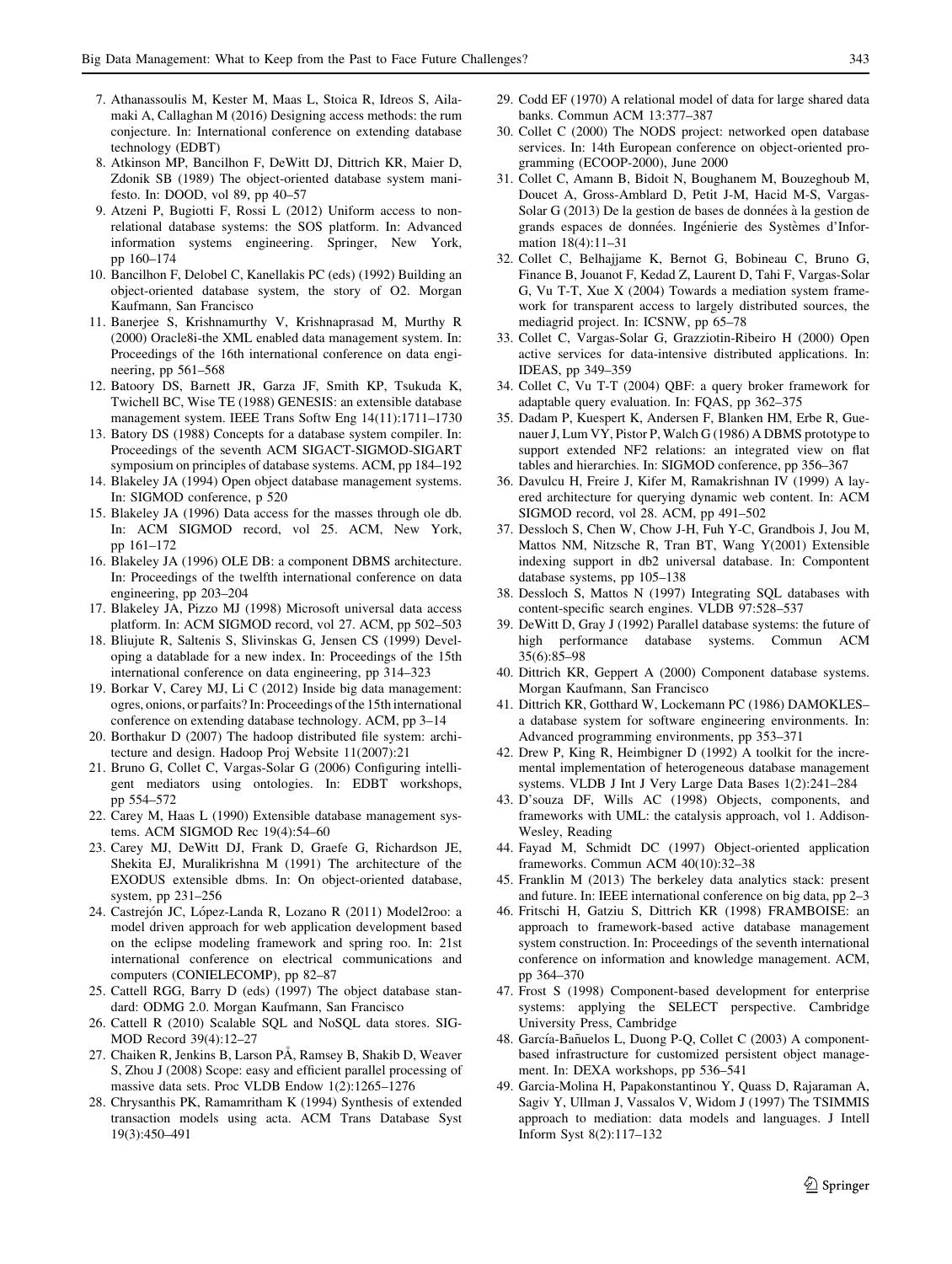- <span id="page-16-0"></span>50. Georgakopoulos D, Hornick M, Krychniak P, Manola F (1994) Specification and management of extended transactions in a programmable transaction environment. In: Proceedings of 10th international conference data engineering, 1994, pp 462–473
- 51. Geppert A, Dittrich KR (1994) Constructing the next 100 database management systems: like the handyman or like the engineer? ACM SIGMOD Rec 23(1):27–33
- 52. Geppert A, Scherrer S, Dittrich KR (1997) Construction of database management systems based on reuse. University of Zurich, KIDS
- 53. Ghemawat S, Gobioff H, Leung ST (2003) The Google file system. In: ACM SIGOPS operating systems review, vol 37. ACM, pp 29–43
- 54. Graefe G (1995) The Cascades framework for query optimization. Data Eng Bull 18(3):19–29
- 55. Graefe G, DeWitt DJ (1987) The EXODUS optimizer generator, vol 16. ACM, New York
- 56. Graefe G, McKenna WJ (1993) The volcano optimizer generator: extensibility and efficient search. In: Proceedings of the ninth international conference on data engineering, 1993, pp 209–218
- 57. Gray J, Reuter A (1993) Transaction processing: concepts and techniques. Morgan Kaufmann Publishers, Burlington
- 58. Gunarathne T, Zhang B, Tak-Lon W, Qiu J (2013) Scalable parallel computing on clouds using twister4azure iterative mapreduce. Future Gener Comput Syst 29(4):1035–1048
- 59. Guzenda L (2000) Objectivity/DB-a high performance object database architecture. In: Workshop on high performance object databases
- 60. Haas LM, Chang W, Lohman GM, McPherson J, Wilms PF, Lapis G, Lindsay B, Pirahesh H, Carey MJ, Shekita E (1990) Starburst mid-flight: as the dust clears [database project]. IEEE Trans Knowl Data Eng 2(1):143–160
- 61. Haas LM, Freytag JC, Lohman GM, Pirahesh H (1989) Extensible query processing in starburst. In: SIGMOD conference, pp 377–388
- 62. Haerder T (2005) DBMS architecture-still an open problem. BTW 65:2–28
- 63. Haerder T, Rahm E (2001) Datenbanksysteme: Konzepte und Techniken der Implementierung; mit 14 Tabellen. Springer, Berlin
- 64. Haerder T, Reuter A (1983) Principles of transaction-oriented database recovery. ACM Comput Surv 15(4):287–317
- 65. Haerder T, Reuter A (1985) Architektur von datenbanksystemen fuer non-standard-anwendungen. In: BTW, pp 253–286
- 66. Hainaut JL, Henrard J, Englebert V, Roland D, Hick JM (2009) Database reverse engineering. In: Encyclopedia of database systems, pp 723–728
- 67. Hey T, Tansley S, Tolle KM (eds) (2009) The fourth paradigm: data-intensive scientific discovery. Microsoft Research
- 68. Idreos S, Alagiannis I, Johnson R, Ailamaki A (2011) Here are my data files. Here are my queries. Where are my results? In: Proceedings of 5th Biennial conference on innovative data systems research, number EPFL-CONF-161489
- 69. Isard M, Budiu M, Yuan Y, Birrell A, Fetterly D (2007) Dryad: distributed data-parallel programs from sequential building blocks. ACM SIGOPS Oper Syst Rev 41(3):59–72
- 70. Knolle H, Schlageter G, Welker E, Unland R (1992) TOPAZ: a tool kit for the construction of application-specific transaction managers. In: Objektbanken fuer experten. Springer, pp 254–280
- 71. Kossmann D (2008) Building web applications without a database system. In: Proceedings of the 11th international conference on extending database technology: advances in database technology, EDBT '08. ACM, New York, pp 3
- 72. Krieger D, Adler RM (1998) The emergence of distributed component platforms. Computer 31(3):43–53
- 73. Lindsay B, McPherson J, Pirahesh H (1987) A data management extension architecture, vol 16. ACM, New York
- 74. Linnemann V, Kuespert K, Dadam P, Pistor P, Erbe R, Kemper A, Suedkamp N, Walch G, Wallrath M (1988) Design and implementation of an extensible database management system supporting user defined data types and functions. In: VLDB, pp 294–305
- 75. Long J, Mayzak S (2011) Getting started with Roo. O'Reilly, Sebastopol
- 76. Lordan F, Tejedor E, Ejarque J, Rafanell R, Alvarez J, Marozzo F, Lezzi D, Sirvent R, Talia D, Badia RM (2014) Servicess: An interoperable programming framework for the cloud. J Grid Comput 12(1):67–91
- 77. Lynch CA, Stonebraker M (1988) Extended user-defined indexing with application to textual databases. In: VLDB, pp 306–317
- 78. Fowler M, Sadalage P (2012) A brief guide to the emerging world of polyglot persistence, NoSQL Distilled
- 79. Mattern F (2001) Ubiquitous computing. Presentation
- 80. McKenna WJ, Burger L, Hoang C, Truong M (1996) EROC: a toolkit for building neato query optimizers. In: VLDB. Citeseer, pp111–121
- 81. Melton J, Simon AR (1993) Understanding the new SQL: a complete guide. Morgan Kaufmann, Burlington
- 82. Mohan C (2013) History repeats itself: sensible and nonsensql aspects of the NoSQL hoopla. In: Proceedings of the 16th international conference on extending database technology. ACM, pp 11–16
- 83. Mullins C (2012) Database administration: the complete guide to DBA practices and procedures, 2nd edn. Addison-Wesley (ISBN 0201741296)
- 84. Nierstrasz O, Dami L (1995) Component-oriented software technology. Object-Oriented Softw Compos 1:3–28
- 85. Nierstrasz O, Dami L (1995) Research directions in software composition. ACM Comput Surv 27(2):262–264
- 86. Olson S, Pledereder R, Shaw P, Yach D (1998) The sybase architecture for extensible data management. IEEE Data Eng Bull 21(3):12–24
- 87. Olston C, Reed B, Srivastava U, Kumar R, Tomkins A (2008) Pig latin: a not-so-foreign language for data processing. In: Proceedings of the 2008 ACM SIGMOD international conference on Management of data. ACM, pp 1099–1110
- 88. Orfali R, Harkey D, Edwards J (1996) The essential distributed objects survival guide. Wile (ISBN 0471129933)
- 89. Tamer Özsu M, Muñoz A, Szafron D (1995) An extensible query optimizer for an objectbase management system. In: CIKM, pp 188–196
- 90. Peng J, Zhang X, Lei Z, Zhang B, Zhang W, Li Q (2009) Comparison of several cloud computing platforms. In: IEEE of second international symposium on information science and engineering (ISISE), 2009, pp 23–27
- 91. Rohm U, Bohm K (1999) Working together in harmony-an implementation of the corba object query service and its evaluation. In: Proceedings of the IEEE 15th international conference on data engineering, pp 238–247
- 92. Roth MT, Schwarz PM (1997) Don't scrap it, wrap it! a wrapper architecture for legacy data sources. In: VLDB, vol 97. DTIC Document, pp 25–29
- 93. Schek H-J, Paul H-B, Scholl MH, Weikum G (1990) The DASDBS project: objectives, experiences, and future prospects. IEEE Trans Knowl Data Eng 2(1):25–43
- 94. Seshadri P (1998) Predator: a resource for database research. ACM SIGMOD Rec 27(1):16–20
- 95. Simmhan Y, Van Ingen C, Subramanian G, Li J (2010) Bridging the gap between desktop and the cloud for escience applications. In: 2010 IEEE 3rd international conference on cloud computing (CLOUD), pp 474–481